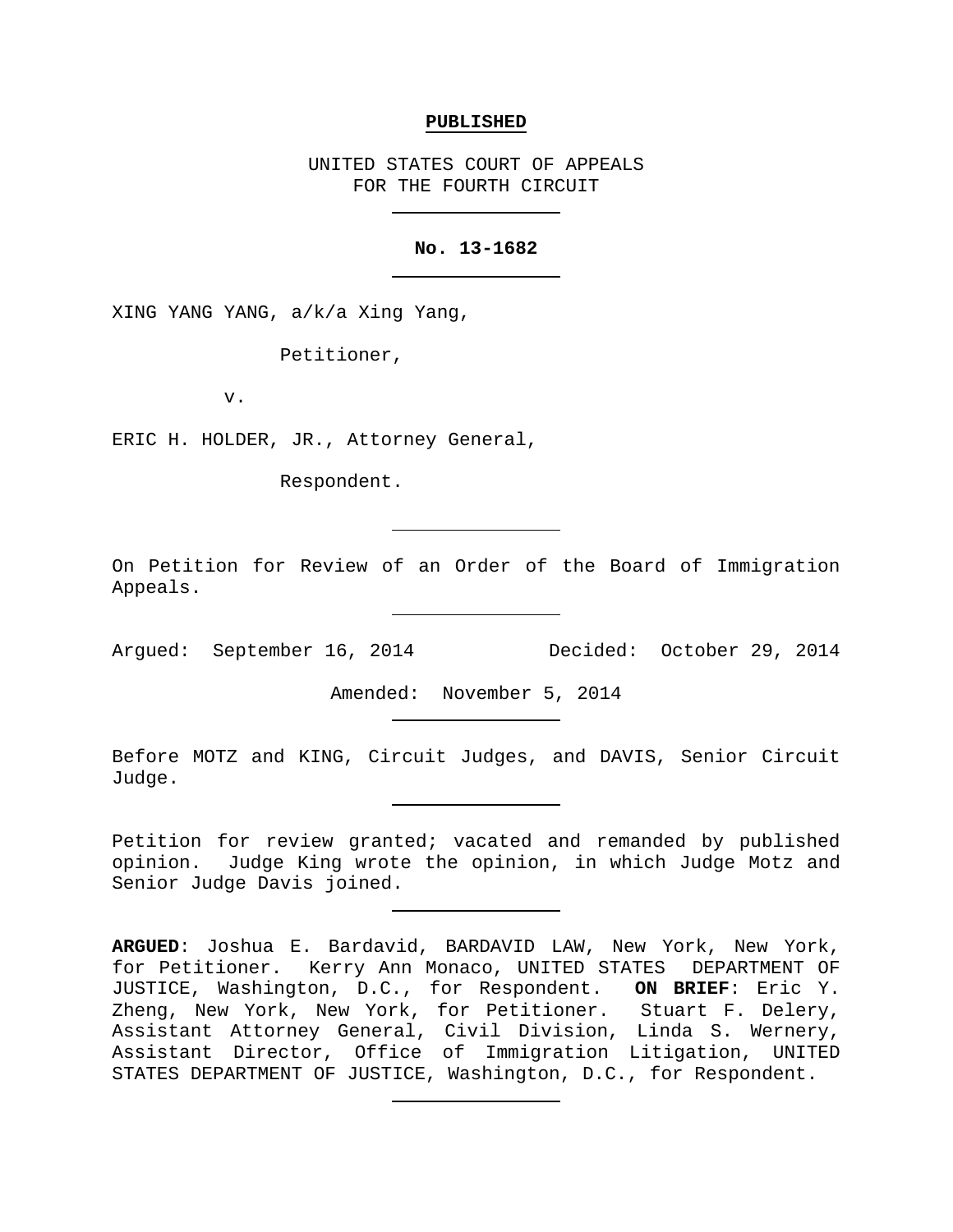KING, Circuit Judge:

Xing Yang Yang, a native of China, petitions for review of the May 31, 2013 decision of the Board of Immigration Appeals (the "BIA") affirming the denial of his various applications for relief from deportation (the "BIA Decision").<sup>[1](#page-1-0)</sup> We grant Yang's petition for review, vacate the BIA Decision, and remand for further proceedings.

I.

As explained below, we ultimately conclude that Yang's petition should be granted because of erroneous inadmissibility rulings, which would preclude Yang from obtaining adjustment of status. The issues in this proceeding, however, touch on multiple facets of immigration law. We therefore begin by reviewing relevant aspects of the legal landscape, which has been largely provided by the Immigration and Nationality Act (the "INA") and its implementing regulations.

An alien who enters the United States without required documentation, and who remains present here, is deportable. See 8 U.S.C. §§ 1182(a)(7)(A)(i), 1227(a)(1)(A). The INA and its regulations offer several avenues by which such an alien may

<span id="page-1-0"></span> $1$  The BIA Decision is found at J.A. 3-7. (Citations herein to "J.A. \_\_\_" refer to the contents of the Joint Appendix filed by the parties in this matter.)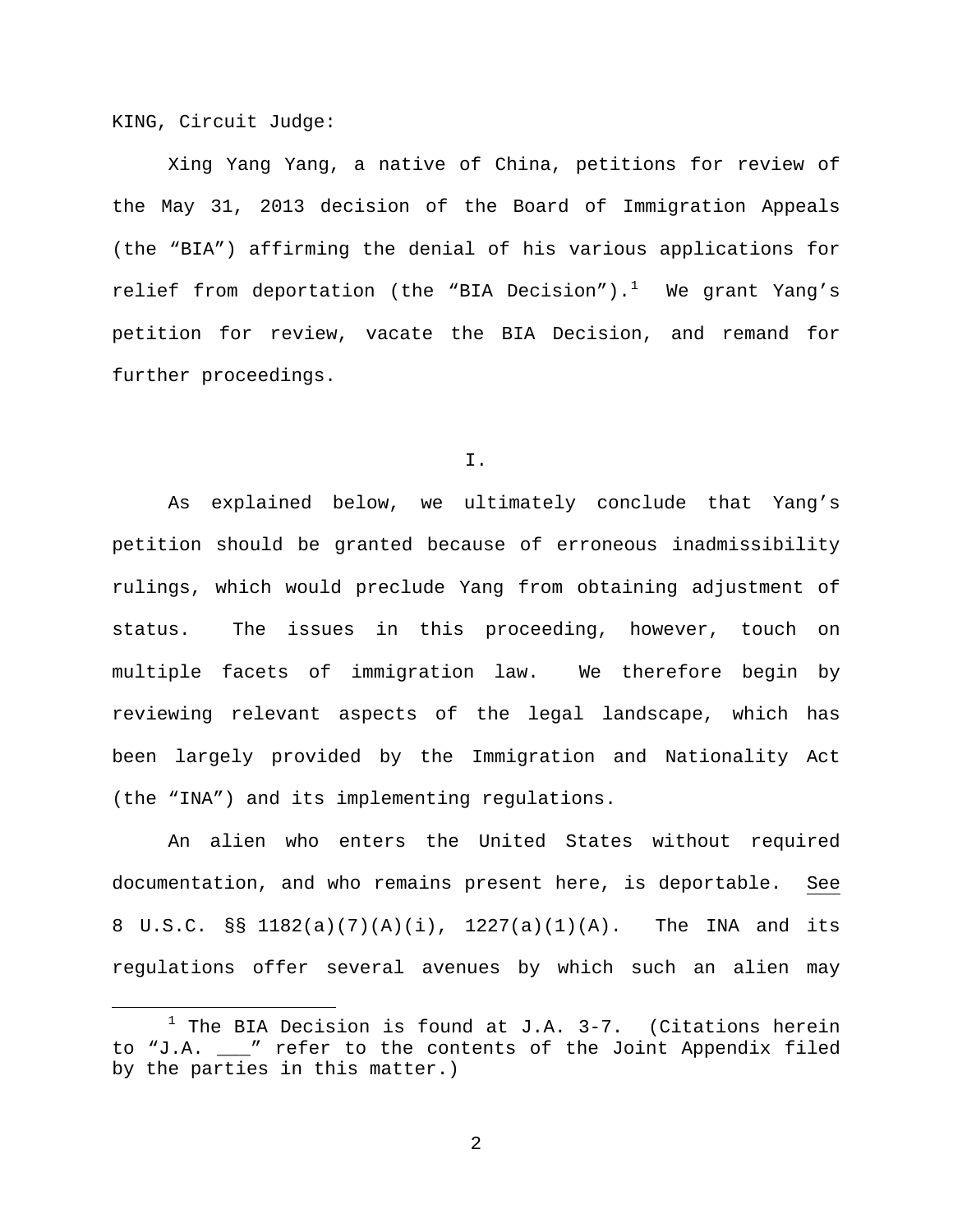seek relief from deportation and lawfully remain in the United States. Those options and alternatives include awards of asylum and withholding of removal, protection under the Convention Against Torture (the "CAT"), and adjustment of status.

Asylum, withholding of removal, and CAT protection are separate forms of relief, but each prevents an alien from being deported if certain conditions are met. For example, asylum is generally available to an alien who is a "refugee," meaning that he is "unable or unwilling" to return to his native country because of "persecution or a well-founded fear of persecution on account of race, religion, nationality, membership in a particular social group, or political opinion." 8 U.S.C. §§ 1158(b)(1), 1101(a)(42). A "withholding of removal" requires the alien to show a "clear probability" that, if removed to a particular country, his life or freedom would be threatened due to one or more factors, such as race, religion, or political opinion. Negusie v. Holder, 555 U.S. 511, 541 (2009) (citing 8 U.S.C. § 1231(b)(3)(A)). The obligations of the United States pursuant to the CAT apply if the alien shows that "it is more likely than not that he or she would be tortured if removed to the proposed country of removal." 8 C.F.R. § 1208.16(c)(2).

Adjustment of status is another distinct form of relief, and does not focus on the effects of removal. Rather, such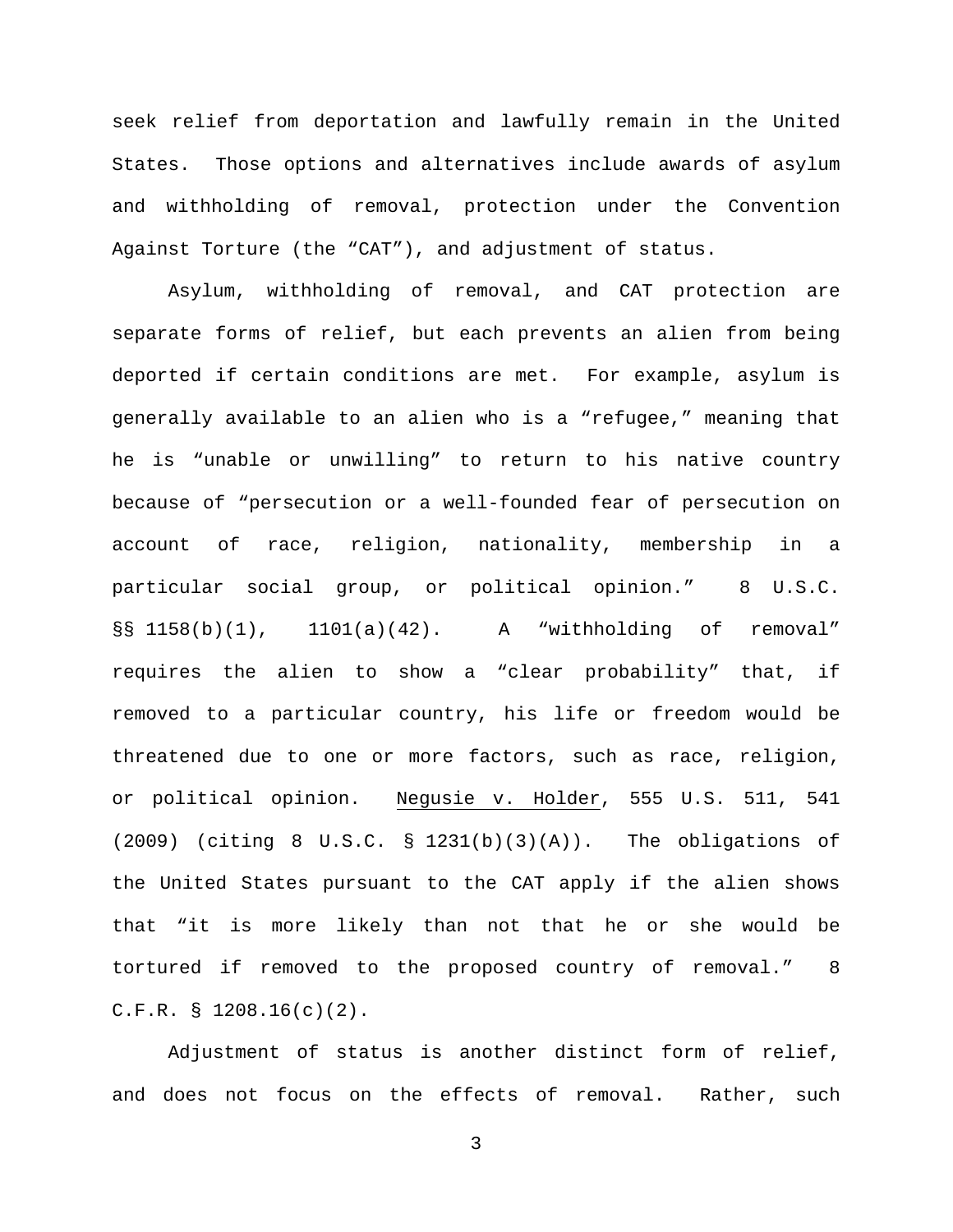relief permits the Attorney General, in his discretion, to adjust a deportable alien's status to that of "lawful permanent resident."  $8 \text{ U.S.C. } \text{ } 3 \text{ } 1255.^2$  $8 \text{ U.S.C. } \text{ } 3 \text{ } 1255.^2$  $8 \text{ U.S.C. } \text{ } 3 \text{ } 1255.^2$  Section 1255 of Title  $8$  identifies certain grounds for an adjustment of status, including situations where an alien has a spouse or parent  $-$  i.e., a "qualified relative" — who is lawfully present in this country; in that circumstance, the qualified relative may petition for an immigration visa on the alien's behalf. Section 1255(i)(1) provides that an alien who has entered the United States without inspection is eligible for adjustment of status if a qualifying relative petitioned for the alien to receive an immigration visa prior to April 30, 2001. If the alien meets those requirements and applies for adjustment of status, the Attorney General may adjust the alien's status "to that of an alien lawfully admitted for permanent residence" if the immigration visa is immediately available and if the alien is otherwise admissible to the United States.  $\underline{\text{Id.}}$  § 1255(i)(2).<sup>[3](#page-3-1)</sup>

<span id="page-3-0"></span> $2$  The functions of the Attorney General with respect to immigration issues are largely handled within the Executive Office for Immigration Review (the "EOIR"), an agency of the Department of Justice. See 6 U.S.C. § 521; 8 U.S.C. § 1103(g). The EOIR encompasses the BIA and a host of immigration judges. See 8 C.F.R. §§ 1003.1, 1003.9.

<span id="page-3-1"></span><sup>&</sup>lt;sup>3</sup> The INA imposes limitations on the number of immigration visas available each year. See 8 U.S.C. § 1151. Additionally, visas are allocated according to preference categories set forth in 8 U.S.C. § 1153. As a result, a delay occurs between a visa (Continued)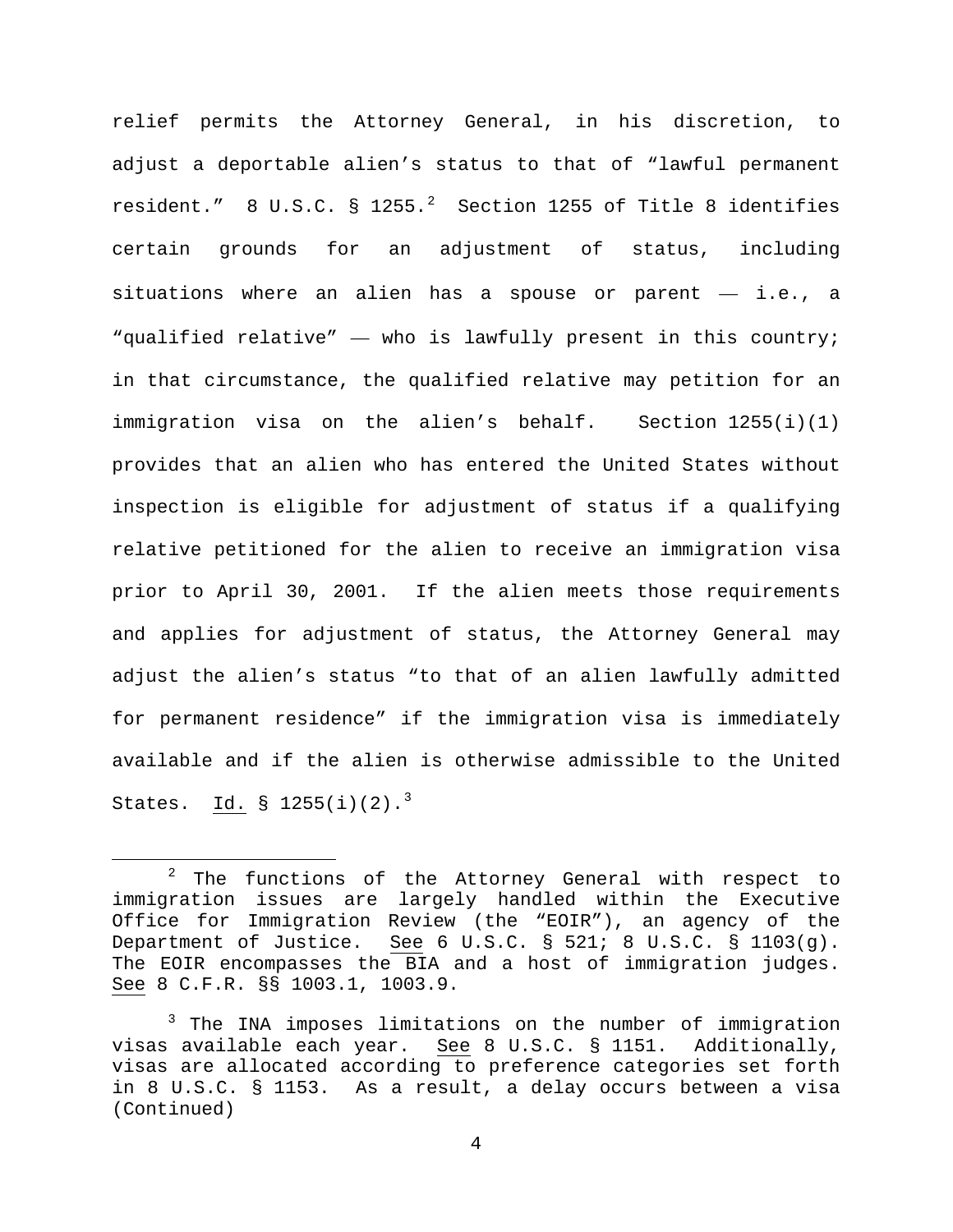An alien may be deemed "inadmissible" — and therefore ineligible for an adjustment of status by the Attorney General for a variety of reasons. Section 1182(a) of Title 8 identifies ten situations where an alien may be inadmissible, relating to issues such as public health, criminal background, and national security. Pursuant to § 1182(a)(4), an alien who seeks an adjustment of status is inadmissible if, at the time he applies for the adjustment, he is likely to become a "public charge." In order to show that the alien will not become a public charge, the qualified relative must submit an affidavit "demonstrat[ing] the means to maintain the intending immigrant at an annual income of at least 125 percent of the Federal poverty line." 8 C.F.R. § 213a.2(c)(2).

An alien who seeks to procure an immigration benefit by "fraud or willfully misrepresenting a material fact" is also inadmissible. 8 U.S.C  $\S$  1182(a)(6)(C)(i). That bar to admissibility may be waived, however, in the discretion of the Attorney General, pursuant to § 212(i) of the INA, 8 U.S.C. § 1182(i). Such a "§ 212(i) waiver" requires a showing by the alien that his deportation would cause sufficient hardship to a

Ĩ.

petition being granted and that visa becoming currently available, as required for an adjustment of status. See id.  $$1255(a)(3)$ .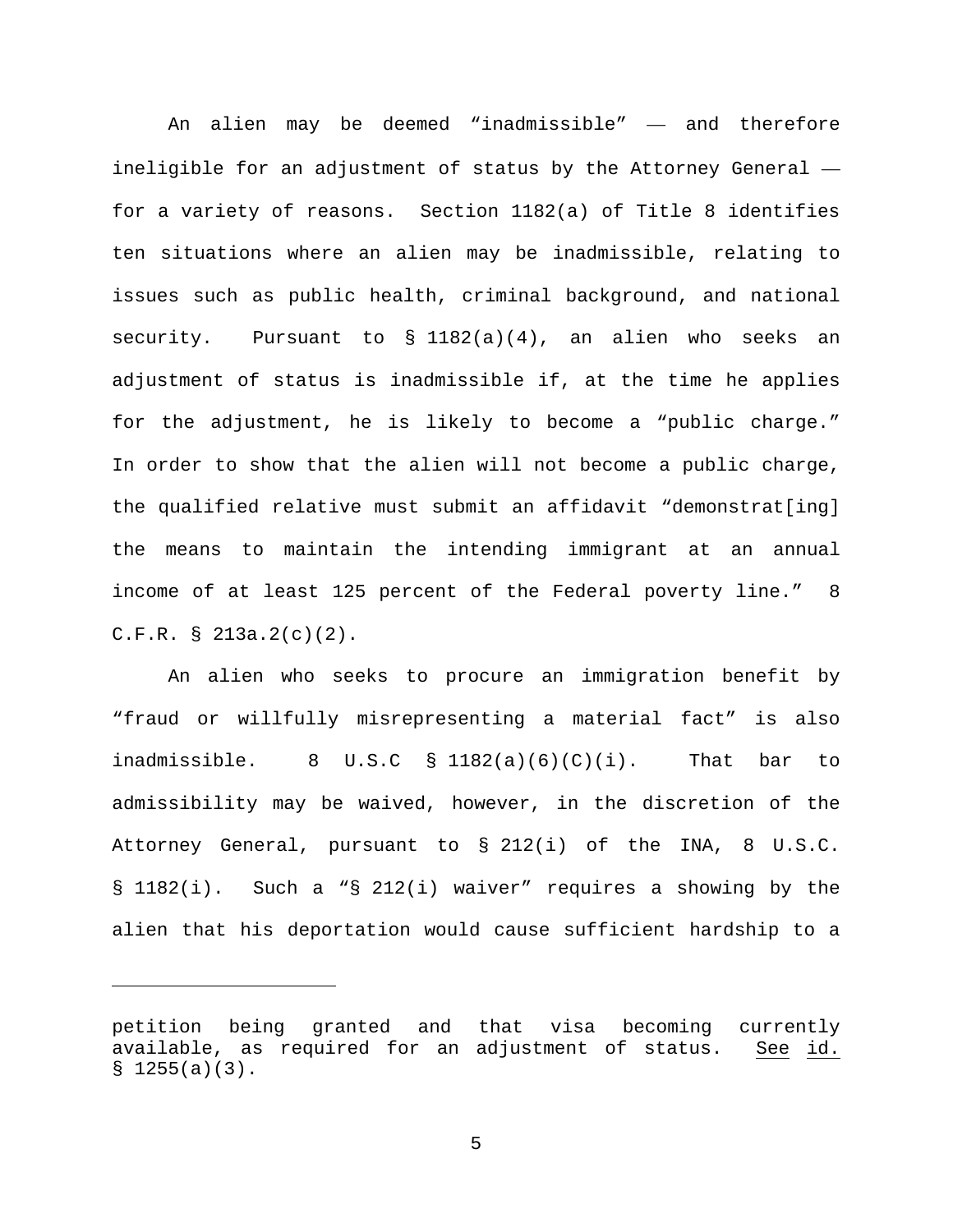qualifying relative, including a spouse or a parent. A § 212(i) waiver is available only to those aliens who have been found inadmissible pursuant to 8 U.S.C. § 1182(a)(6)(C)(i) for seeking an immigration benefit by fraud or willful misrepresentation.

With the foregoing principles in mind, we turn to the background of Yang's petition for review and our analysis of the issues presented therein.

## II.

#### A.

Yang entered the United States without inspection on January 20, 1993, and he has since remained here. Yang resides in Maryland, where he has worked at a Chinese restaurant. He has two children who are American citizens, born in Baltimore in 2002 and 2004. Chao Zheng Yang is the mother of Yang's children, and she is not an American citizen. Zheng and Yang have never married.

In March 1993, Yang applied to the INS for asylum and withholding of removal. The Immigration and Naturalization Service (the "INS") initiated removal proceedings against Yang in 1996.<sup>[4](#page-5-0)</sup> On July 23, 1997, Yang was ordered deported in

<span id="page-5-0"></span><sup>&</sup>lt;sup>4</sup> The INS was abolished in 2002, and its enforcement<br>functions were transferred to the Department of Homeland to the Department of Homeland Security. See Homeland Security Act of 2002, Pub. L. No. 107– (Continued)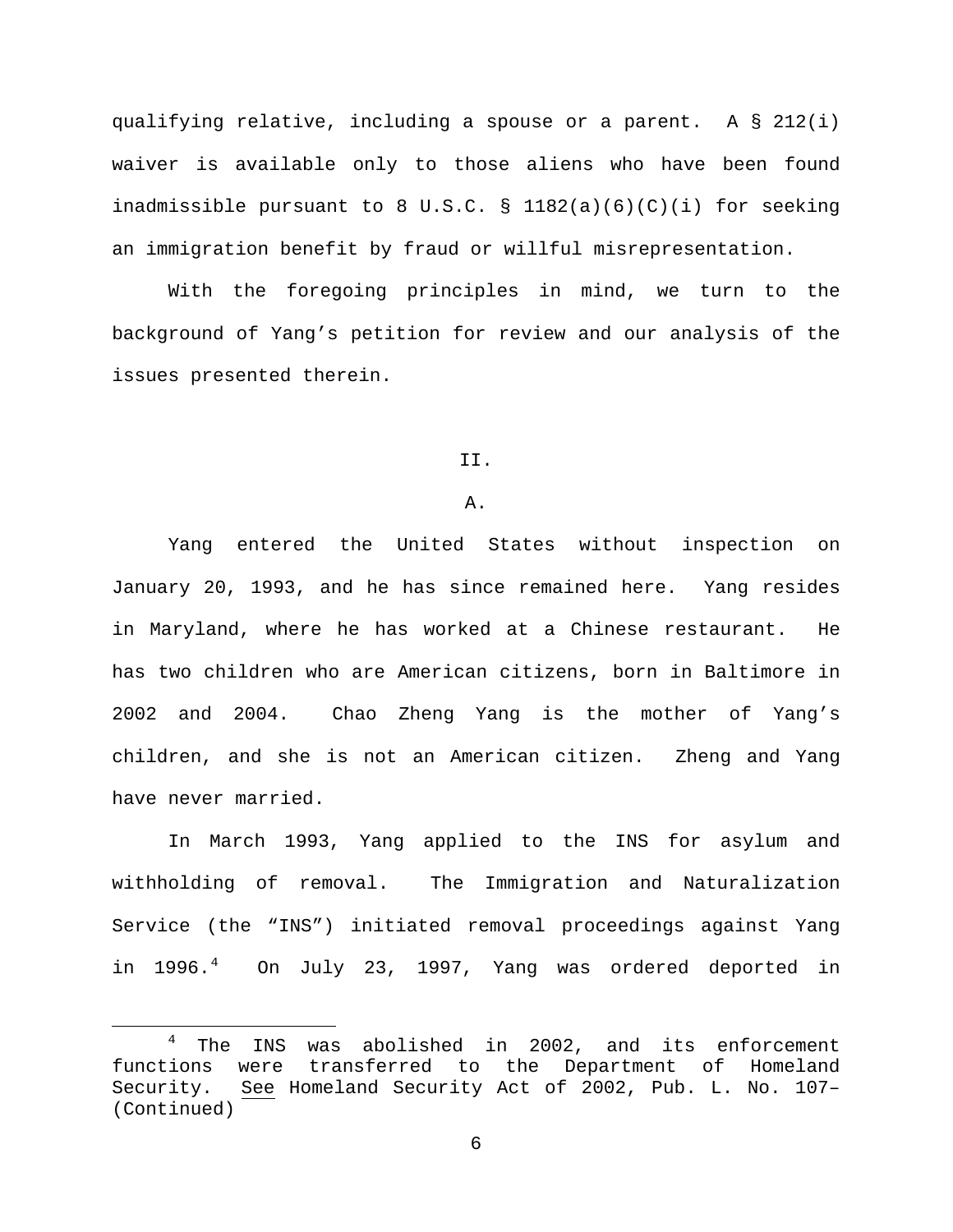abstentia after failing to appear at a deportation hearing. On March 15, 2001, Yang's mother, Hui Lin, a lawful permanent resident in the United States and qualified relative, petitioned for an immigration visa on Yang's behalf (the "visa petition"). On November 16, 2002, Yang filed an application to alter his status from "without inspection" to that of "permanent resident" (the "adjustment application"), relying on the visa petition his mother had filed in 2001. The visa petition was approved by the INS two years later, on March 5, 2004. In the meantime, Yang filed a motion to reopen his deportation proceedings. Such relief was granted and Yang's deportation proceedings were reopened by the INS on September 9, 2002.

Yang filed yet another application for relief on December 2, 2002, which he supplemented approximately four years later, on July 17, 2007 (collectively, the "asylum application"). Therein, Yang sought three types of relief — asylum, withholding of removal, and protection under the CAT. Yang identified three supporting grounds for the asylum application. First, he relied on his past political activities in China, asserting that, in 1989, "I was involved in the student[] movement and participated

Ĩ.

<sup>296, §</sup> 441, 116 Stat. 2135, 2192. For simplicity, we refer herein to all the immigration enforcement authorities as the "INS."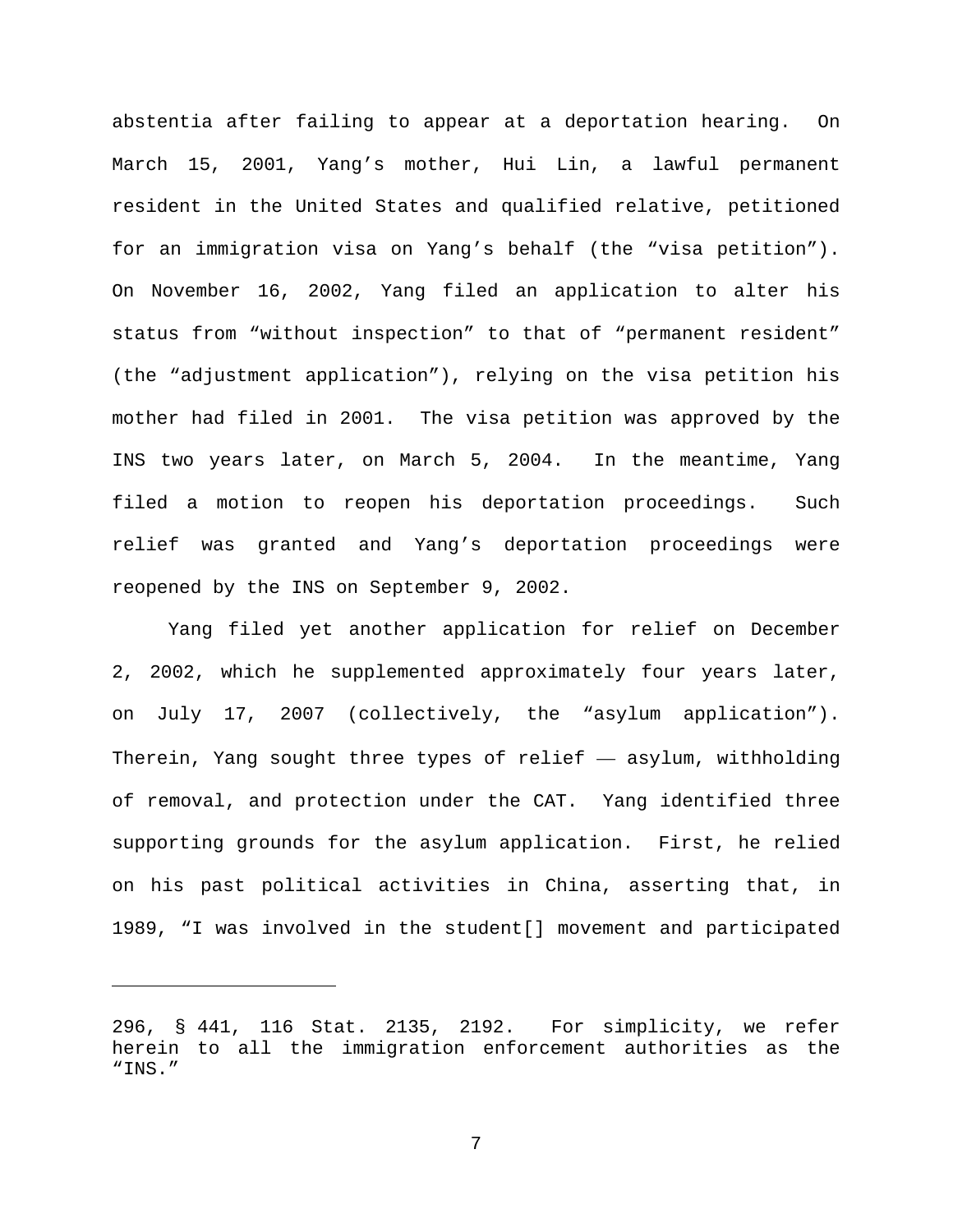in the demonstration in Beijing[,] China with my classmates." J.A. 1663. If he returned to China, Yang feared harm from the Chinese government based on his earlier political participation. Second, Yang asserted that he was associated with the Falun Gong group, which had been persecuted by the Chinese government. Third, Yang raised concerns about China's one-child policy, given that he already had two children and might have more.

B.

On June 5, 2008, an immigration judge (the "IJ") conducted an evidentiary hearing on Yang's asylum application (the "Initial IJ Hearing"). Before evidence was received, the IJ instructed Yang and his counsel to review the asylum application for errors. Upon review, Yang made one correction, crossing out a statement that he had been arrested during the student movement in China. Yang explained to the IJ that a "travel service" had assisted with his immigration paperwork, because he did not speak English. See J.A. 1284-85. Yang had described his immigration claims to the travel service, and the service had completed Yang's asylum application forms. Yang failed to carefully review the paperwork before he signed it, but believed the asylum application forms properly reported the information he had provided to the travel service.

As Yang began to testify in the Initial IJ Hearing, the IJ inquired about papers Yang carried to the witness stand. Yang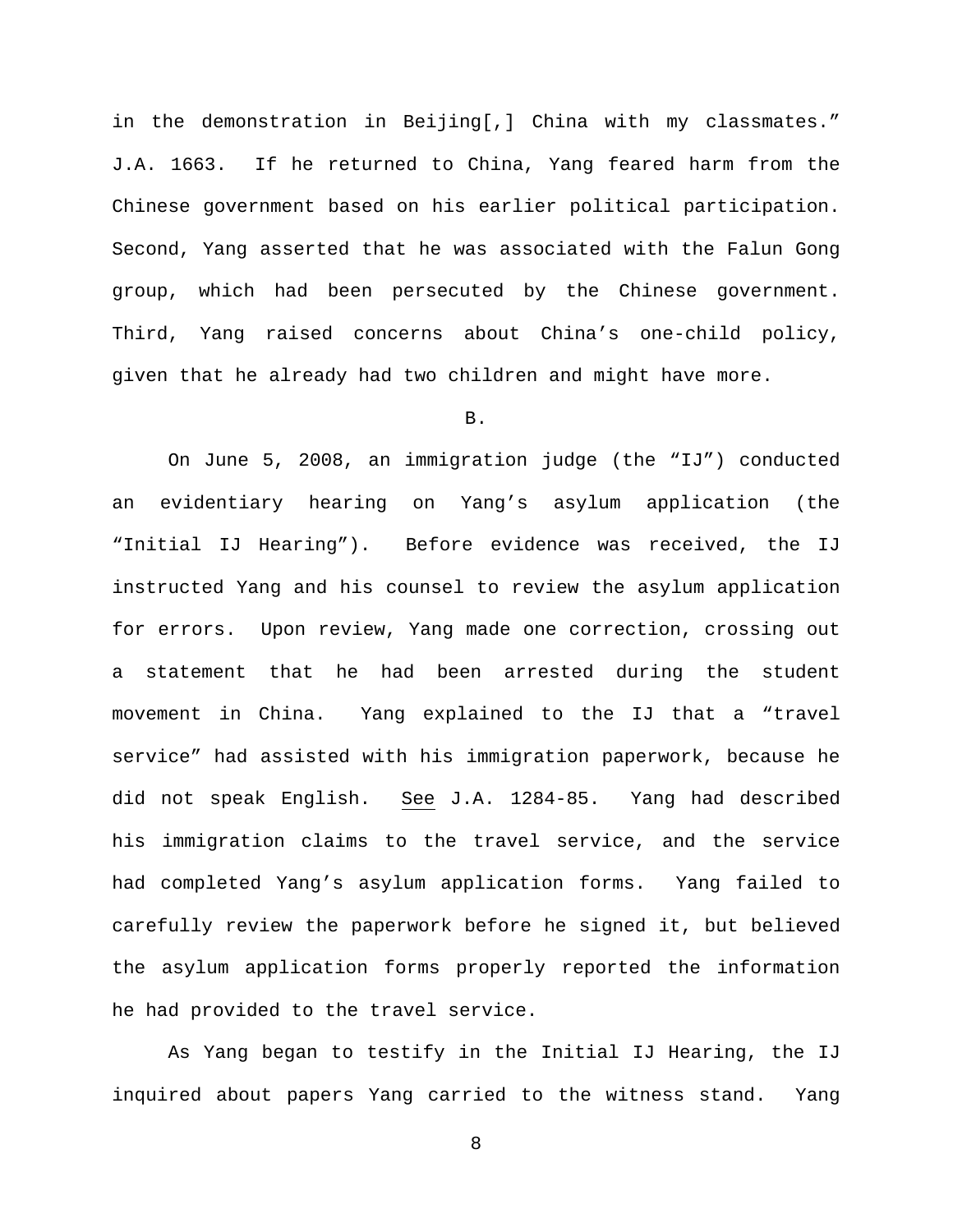explained that the papers contained notes about his testimony, and the IJ instructed that he hand them to his attorney. Yang then testified as follows: He was a college student during China's student democracy movement in 1989. Yang took part in a "demonstration parade" in Fuzhou, shouting slogans in support of the student protests then taking place in Tiananmen Square in Beijing. Following those events, Chinese government officials came to Yang's home on several occasions to investigate his involvement with the democracy movement.

Yang further advised the IJ that his children lived with him. If deported, he would be compelled to take the children both American citizens — to China because no one in the United States would care for them. Lin watched Yang's children while he was at work, and Zheng was "nowhere to be found." J.A. 1273. Indeed, Yang had not known her whereabouts for two years.

Finally, Yang testified that he "had contact with" Falun Gong, but was not a member of that group. J.A. 1296. Yang clarified that Falun Gong was not relied on as a basis for his asylum claim, and that references to the group in his asylum application had been mistakenly included.

Lin (Yang's mother), who was sequestered outside the hearing room during Yang's testimony, then took the witness stand. Before Lin answered questions, the IJ twice instructed Yang not to communicate with her. Lin then testified that she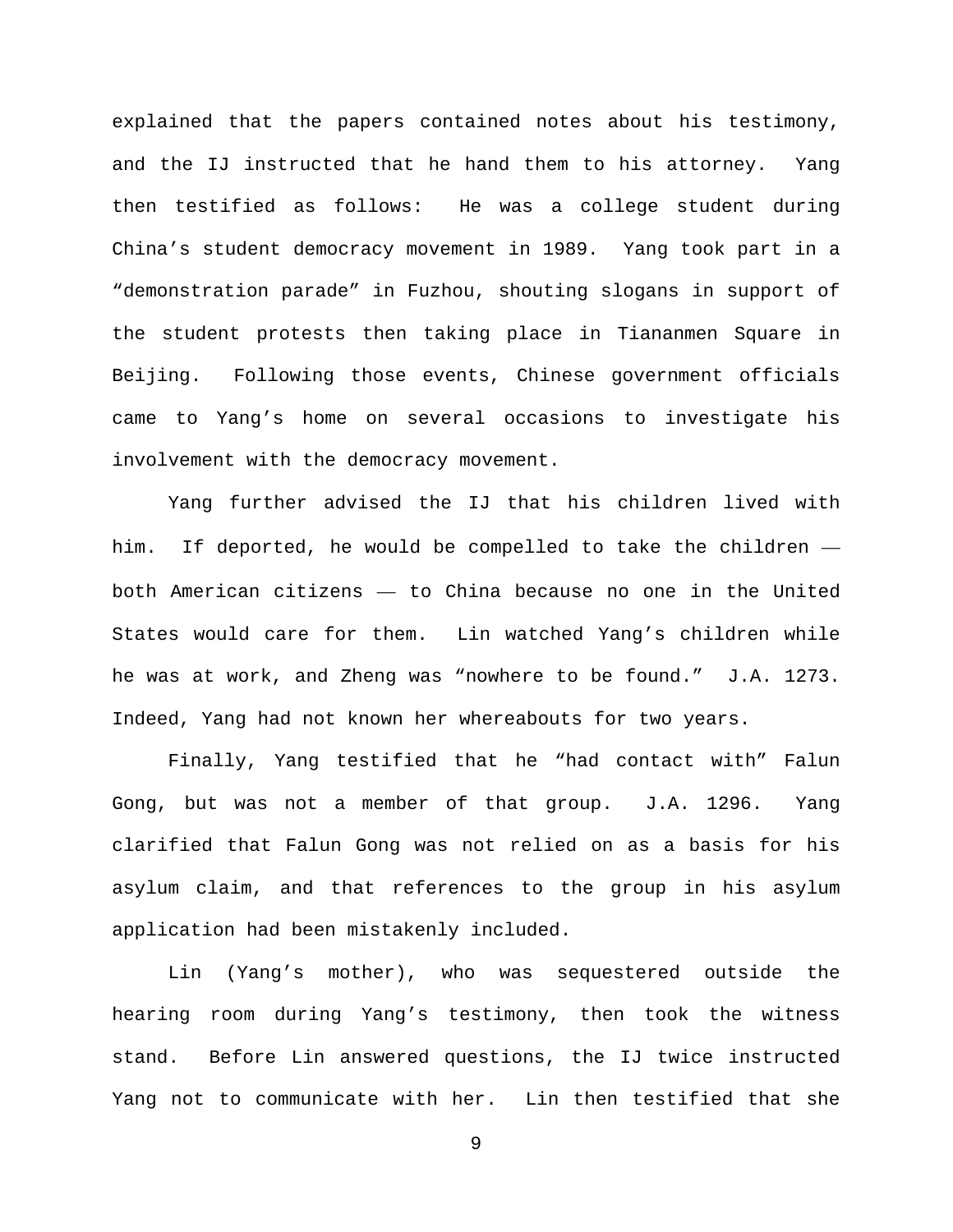lived with her daughter in New York. Immediately thereafter, Lin said that she lived in Maryland, but had previously lived in New York. More specifically, Lin stated that she lived in Yang's Maryland home with Yang, his children, and Zheng. In addition to indicating that Zheng lived in Yang's home, Lin said that Zheng and Yang worked at the same restaurant. When asked if she had any idea why Yang had testified that Zheng was "nowhere to be found," Lin replied, "Right now, she is nowhere to be found." J.A. 1309. Lin said that Zheng had left "a while ago," but did not otherwise seek to explain the conflicts regarding Zheng's whereabouts. Id.

A Mandarin interpreter provided English translations during Yang's and Lin's testimony. While Lin was testifying, the interpreter interrupted repeatedly because of difficulties communicating with Lin. See J.A. 1305, 1307, 1312-14, 1316-21. The interpreter explained to the IJ that he was having trouble with Lin's testimony because "[Lin] does not speak Mandarin." Id. at 1316. The interpreter also suggested that Lin required a Fuzhou — rather than the Mandarin — interpreter. $^5$  $^5$  Yang's

<span id="page-9-0"></span> <sup>5</sup> Fuzhou and Mandarin are separate languages used in China. Fuzhou is widely used in part of the Fujian province, the area<br>surrounding Fuzhou, the provincial capital. See James Blatt, surrounding Fuzhou, the provincial capital. Recent Trends in the Smuggling of Chinese into the United States, 15 Williamette J. Int'l L. & Disp. Resol. 227, 235-36<br>(2007). Fujian is located in southeast China, across from (2007). Fujian is located in southeast China, across from (Continued)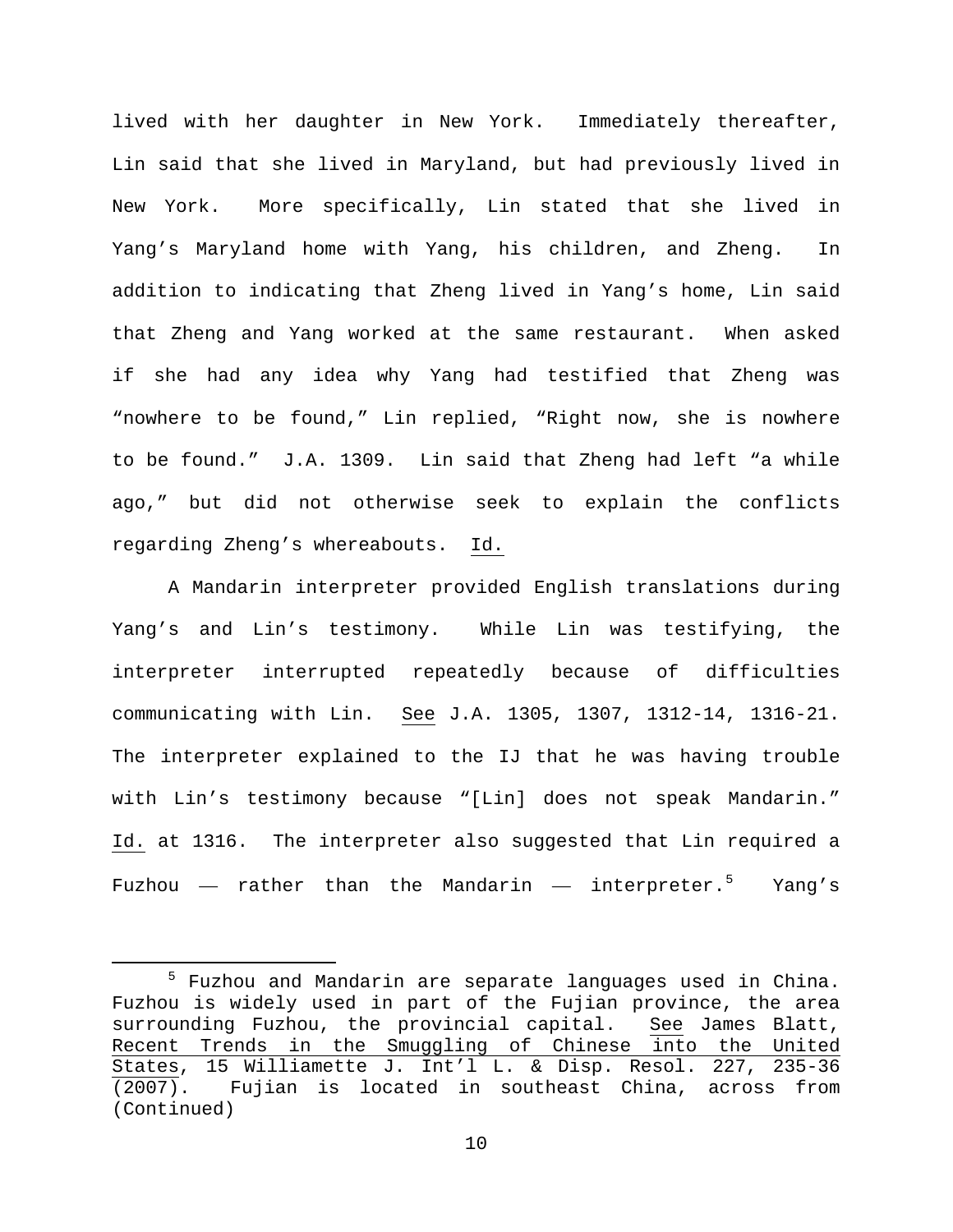lawyer, however, maintained that a Mandarin interpreter was appropriate. In light of that conflict, the IJ questioned the interpreter about the accuracy of his translations. The interpreter advised that he had accurately translated Lin's testimony, except where he indicated that it needed clarification.[6](#page-10-0)

C.

On September 4, 2008, the IJ disposed of the adjustment application and the asylum application by oral decision (the "Initial IJ Decision").<sup>[7](#page-10-1)</sup> The IJ first decided that Yang was not eligible for an adjustment of status because his visa petition was not currently available. The IJ then rendered an adverse credibility determination (the "credibility ruling"), explaining that "this is a case in which [Yang] cannot rely on testimony

Taiwan. Id. at 235. Mandarin, the official language of China, is used in most of northern China. Id. at 236 n.37.

ī

<span id="page-10-0"></span><sup>6</sup> Yang was represented by the same lawyer during all proceedings before the IJ. The record readily reveals issues concerning whether the lawyer provided effective assistance to Yang, including the lawyer's apparent failure to insist on an appropriate interpreter. The BIA has recognized that "[i]neffective assistance of counsel in a deportation proceeding is a denial of due process." Matter of Lozada, 19 I. & N. Dec. 637, 638 (B.I.A. 1988). Because Yang did not pursue an effective assistance claim to the BIA, however, we lack<br>jurisdiction to consider any such issues. See 8 U.S.C. jurisdiction to consider any such issues. § 1252(d)(1); Kporlor v. Holder, 597 F.3d 222, 226 (4th Cir. 2010).

<span id="page-10-1"></span> $^7$  The Initial IJ Decision is found at J.A. 1102-23.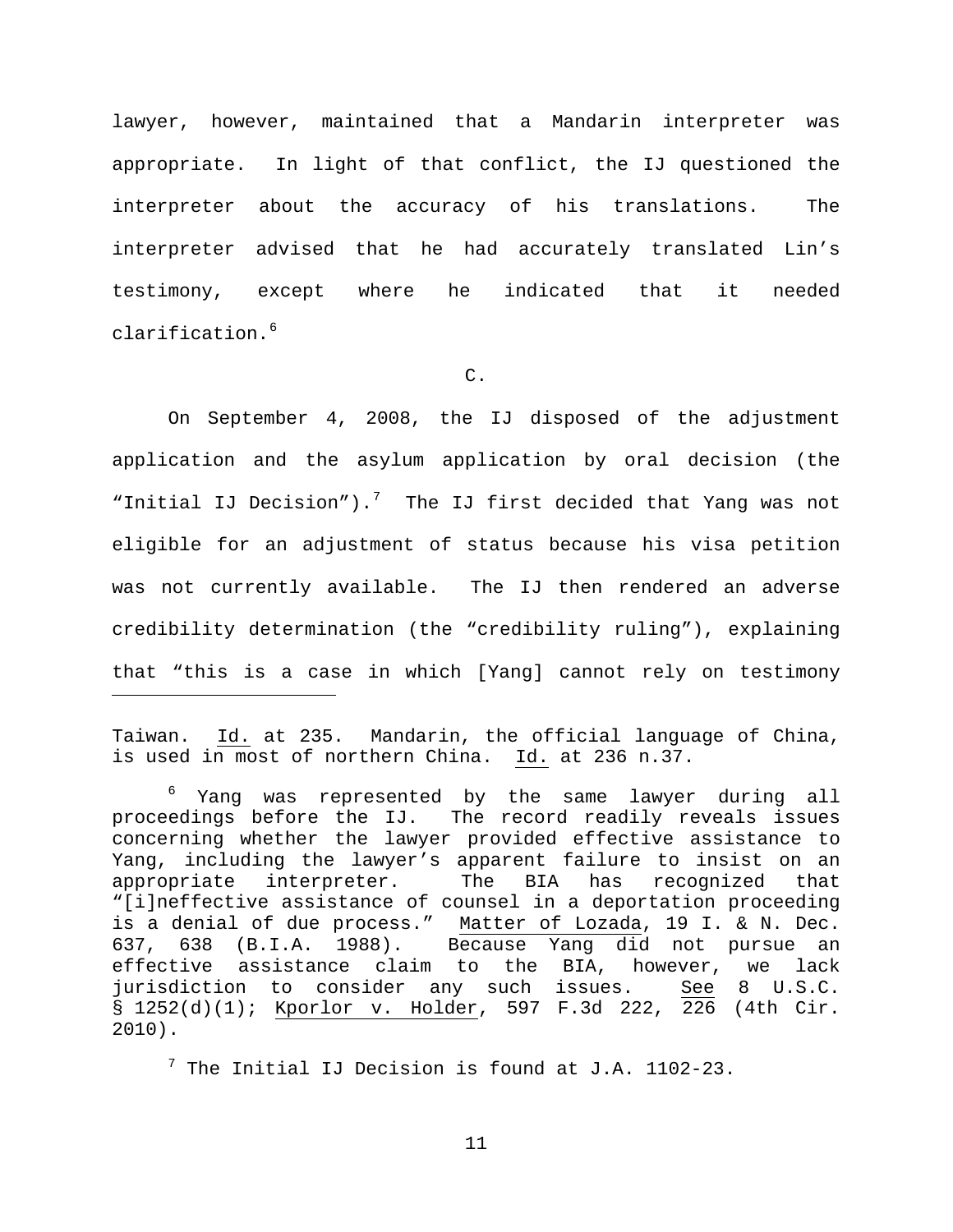alone" to establish his eligibility for asylum, and that "[h]e needs corroborative information to support his claim." Initial IJ Decision 17. In support of the credibility ruling, the IJ found that Yang's demeanor undermined his credibility, observing that Yang "took notes with him to the witness stand, and appeared to be referring to those notes during the course of his testimony." Id. at 15. The IJ further noted that Yang "twice signaled his witness, once before she took the witness stand, and once while she was testifying." Id. According to the IJ, after Lin testified that Zheng was living in Yang's home, Yang had signaled to Lin. Lin then claimed that Zheng was "nowhere to be found."<sup>[8](#page-11-0)</sup> The IJ identified other inconsistencies between the asylum application and the evidence at the Initial IJ Hearing, related to whether Yang went to Beijing to participate in the Tiananmen Square protests; whether he actively practiced Falun Gong; the whereabouts of Zheng, and, consequently, whether

<span id="page-11-0"></span> <sup>8</sup> Although the Initial IJ Decision noted that Yang twice signaled to Lin during the Initial IJ Hearing — including once while she was testifying about Zheng's whereabouts — there is nothing in the hearing transcript that reflects any such signaling. Moreover, with respect to the IJ's observation that Yang appeared to refer to notes "during the course of his testimony," see Initial IJ Decision 15, the transcript shows that Yang gave the papers to his lawyer very early in his testimony, after he answered four questions about his address, when he left China, when he arrived in the United States, and his reason for leaving China, see J.A. 1266.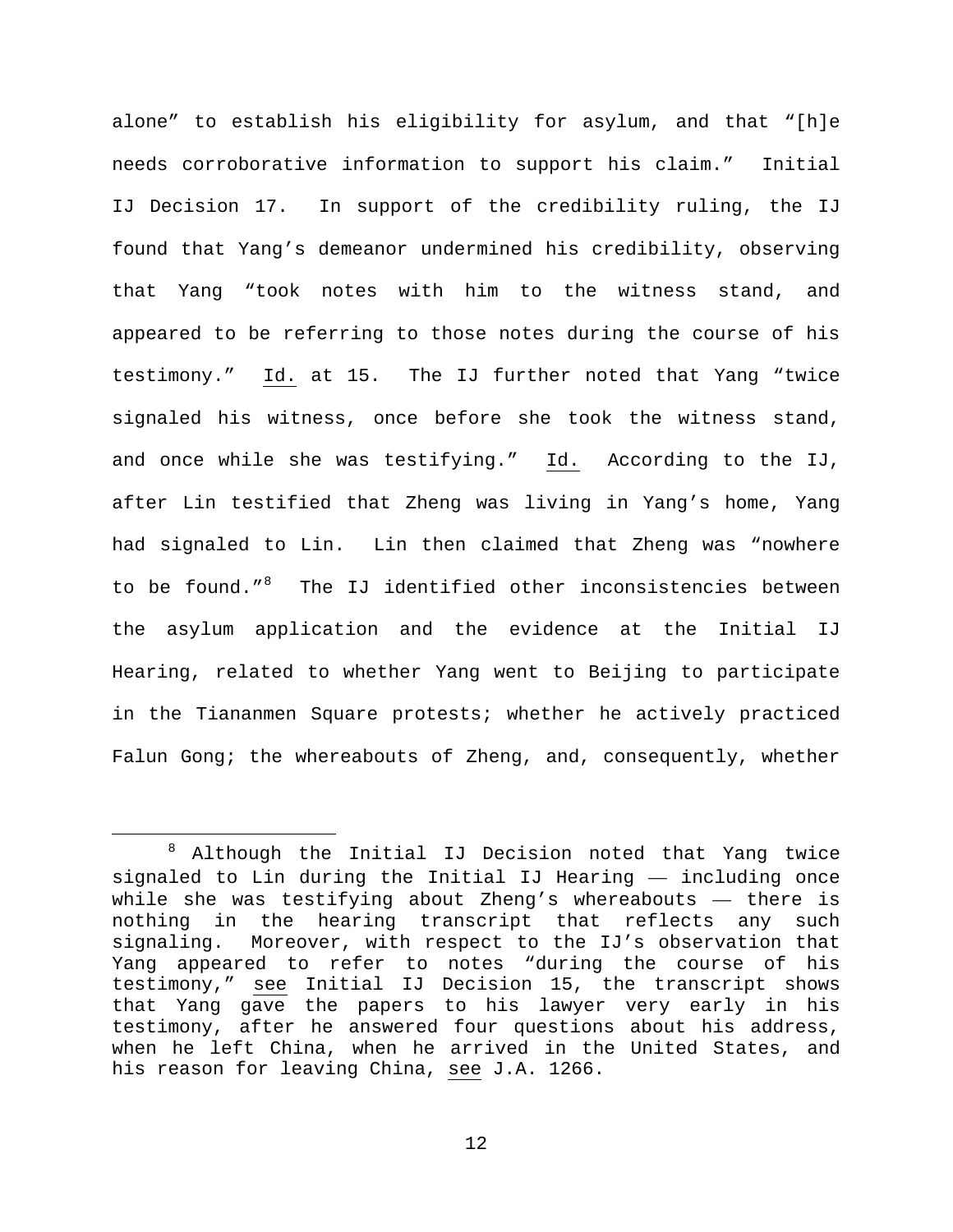Yang's children would return to China with him; and where Lin currently lived.

After announcing the credibility ruling, the IJ determined that Yang had failed to submit sufficient corroborating evidence to establish his asylum claim. The IJ similarly denied Yang's request — which carried a higher burden of proof — for withholding of deportation. Addressing the CAT claim, the IJ concluded that Yang had not presented credible evidence regarding his past political activities or the likelihood that he would face torture in China.

Yang promptly appealed the Initial IJ Decision to the BIA, contending that the IJ erred in denying his asylum application. While that appeal was pending, the visa petition filed on Yang's behalf by Lin, as his qualifying relative, became current, rendering Yang eligible for an adjustment of status as of July 2009. Consequently, on February 1, 2010, the BIA remanded the proceeding to the IJ with instructions that Yang be afforded the opportunity to seek adjustment of status. The BIA deferred consideration of Yang's appeal of the Initial IJ Decision insofar as it related to the denial of his asylum application.

D.

Following the BIA's remand, a master calendar hearing was convened by the IJ on April 19, 2010. Noting the credibility ruling that had thwarted Yang's asylum application, the IJ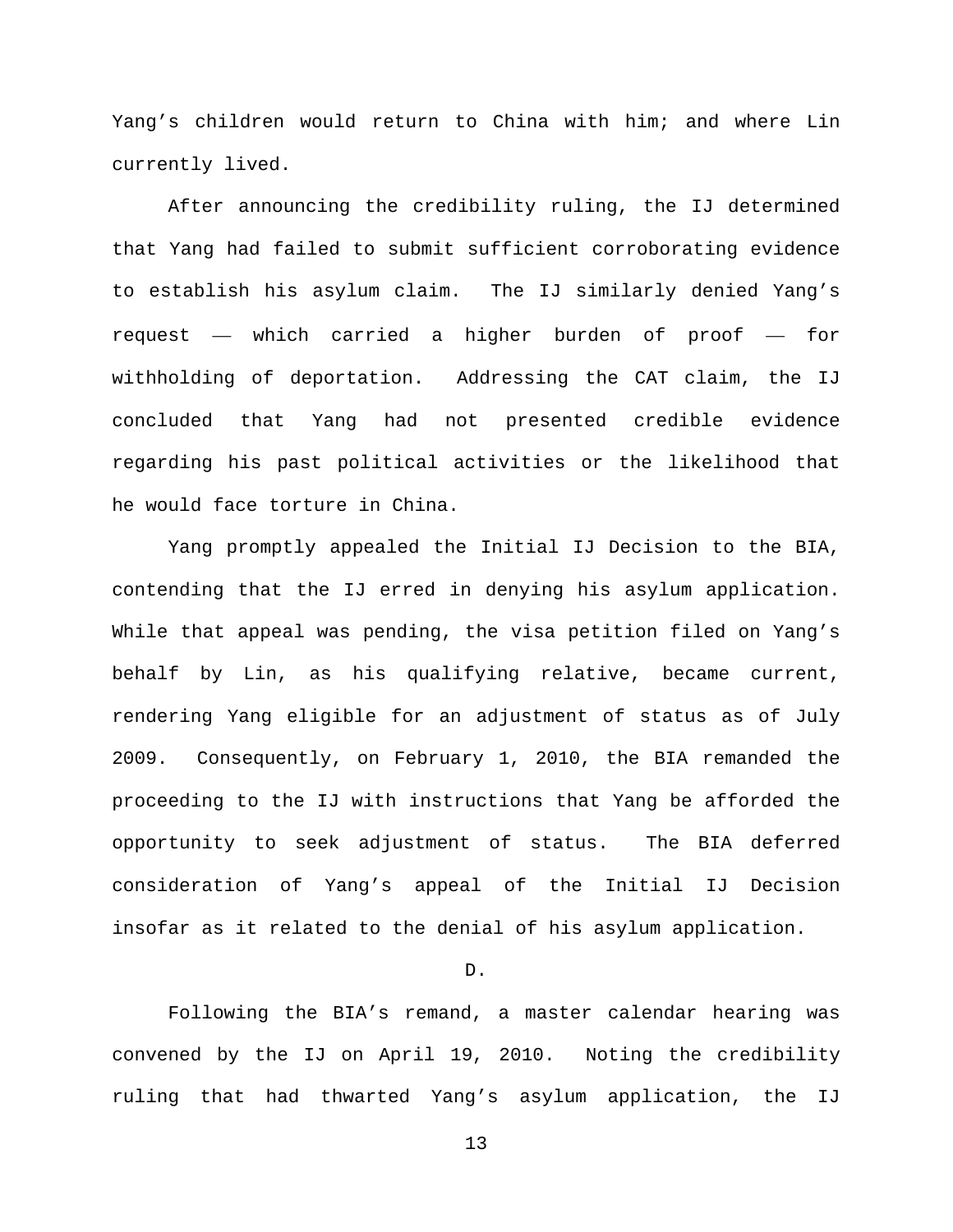"strongly encourage[d]" Yang to pursue a § 212(i) waiver in connection with his adjustment application. See J.A. 530; see also 8 U.S.C. § 1182(a)(6)(C)(i) (rendering inadmissible an alien who seeks to procure an immigration benefit by "fraud or willfully misrepresenting a material fact"); id. § 1182(i) (authorizing Attorney General to grant § 212(i) waiver to alien deemed inadmissible under  $\S$  1182(a)(6)(C)(i)). Thereafter, on July 14, 2010, Yang filed his application for a § 212(i) waiver with the Attorney General (the "waiver application").

On March 17, 2011, the IJ conducted a merits hearing on Yang's adjustment and waiver applications (the "Second IJ Hearing"). Yang, the sole witness, testified as follows: His mother, Lin, was then sixty-six years old and unable to hold a steady job. Yang's children and Lin depended entirely on Yang financially. Zheng was "gone," although she visited occasionally. See J.A. 557. Zheng had visited Yang and the children in February 2011 during the Chinese New Year. Yang had spoken with Zheng only once  $-$  by phone  $-$  since that visit, concerning the children's health and education. They had not discussed what would happen to their children if Yang had to return to China. Yang confirmed that he and Lin cared for the children, and asserted that, if Yang were deported, Lin would be forced to obtain government assistance. The children would then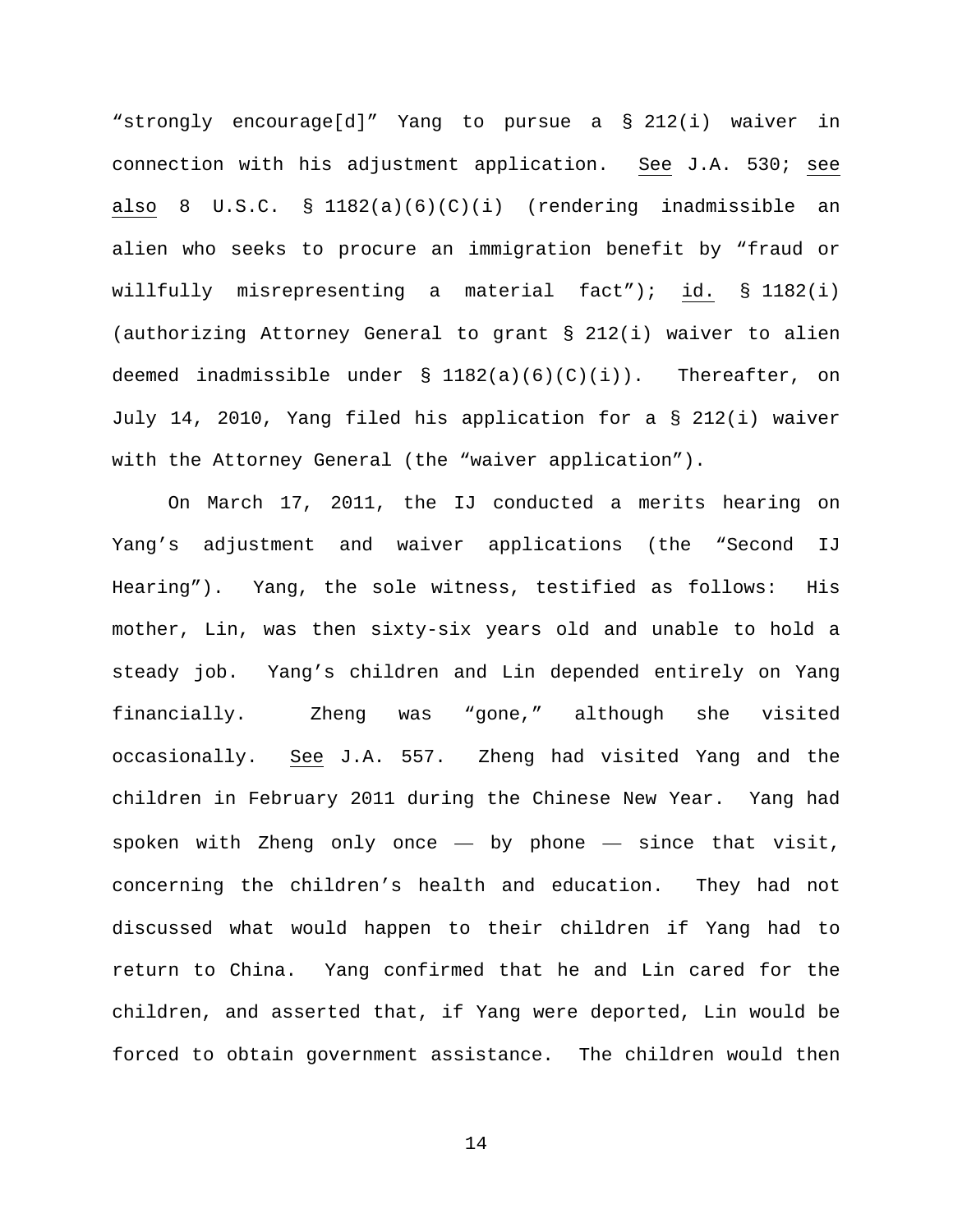struggle to survive because no one would be available to care for them.

After hearing Yang's evidence, the IJ recessed to deliberate before rendering her oral ruling. When the Second IJ Hearing reconvened on March 17, 2011, Yang and his counsel were not present. Nevertheless, the IJ proceeded to issue her oral decision, denying Yang's adjustment and waiver applications (the "Second IJ Decision").<sup>[9](#page-14-0)</sup>

The Second IJ Decision denied Yang's adjustment application on three bases. First, the IJ ruled that Yang had abandoned the application because he failed to maintain current biometric data, including fingerprinting, and, alternatively, because Yang was not present for the IJ's oral decision. See 8 C.F.R. § 1003.47. Second, the IJ ruled that Yang was inadmissible as a public charge because his income fell below the poverty line. See 8 U.S.C. §  $1182(a)(4)$ . Third, the IJ determined that Yang was inadmissible on a separate and distinct ground; that is, he had engaged in fraud and willful misrepresentation to procure an immigration benefit, and was thus ineligible for adjustment of status pursuant to 8 U.S.C.  $\S$  1182(a)(6)(C)(i) (the "willful misrepresentation ruling"). The IJ justified the willful misrepresentation ruling by invoking the Initial IJ Decision's

<span id="page-14-0"></span> $9$  The Second IJ Decision is found at J.A. 412-29.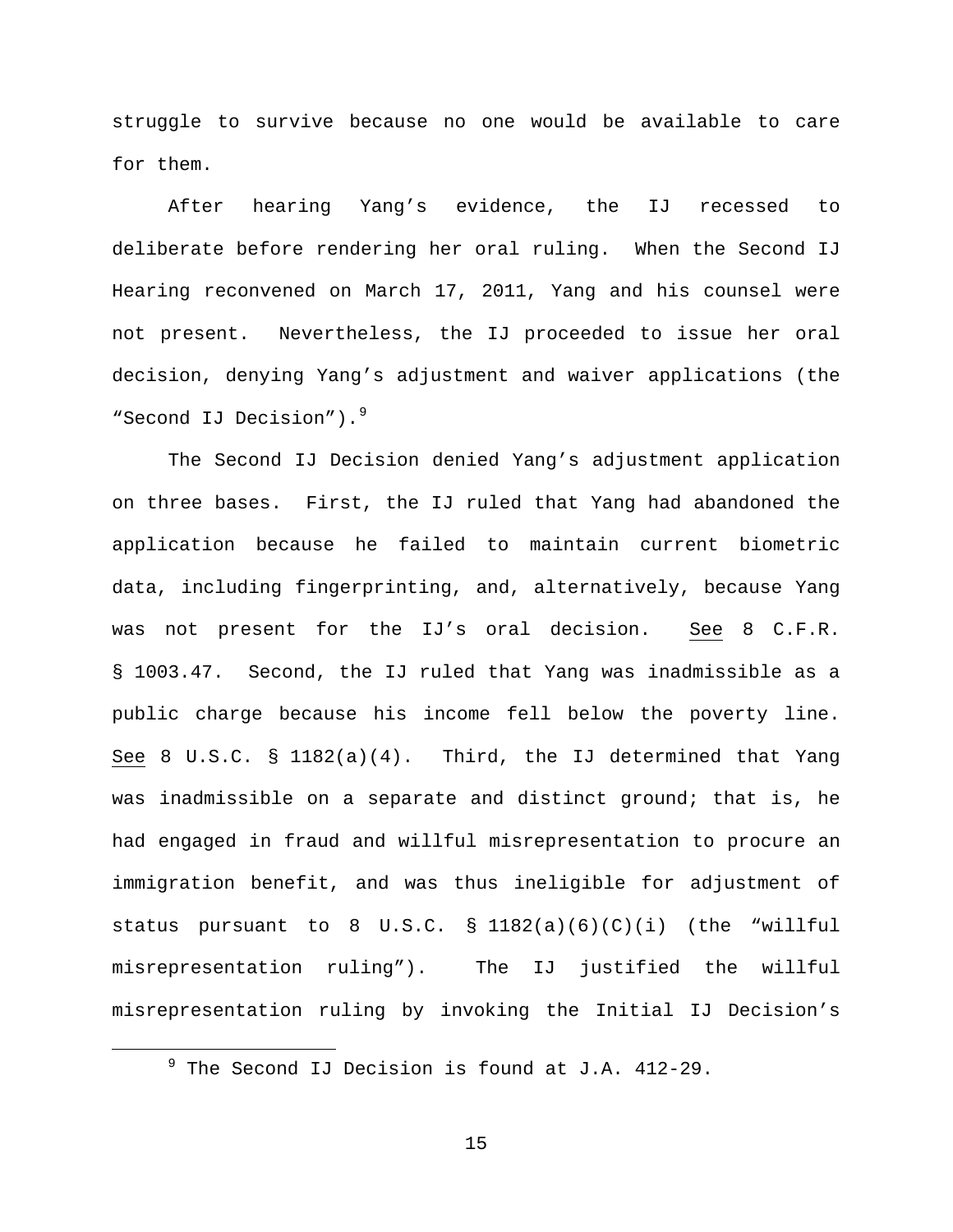credibility ruling. The IJ also noted that, following the BIA's remand order of February 2010, Yang could have explained the inconsistencies that led to the credibility ruling, but had declined that opportunity.

Having found Yang inadmissible under 8 U.S.C. § 1182(a)(6)(C)(i), the IJ proceeded to determine that Yang did not warrant a § 212(i) waiver of that inadmissibility ruling. First, the IJ exercised discretion to deny the § 212(i) waiver based on the willful misrepresentation ruling. The IJ then alternatively concluded that Yang failed to satisfy the legal requirements for a  $\S$  212(i) waiver, in that he had not shown that Lin would suffer an extreme hardship. As a result, the Second IJ Decision ordered Yang removed to China.

## E.

On April 6, 2011, Yang appealed the Second IJ Decision to the BIA, where his appeal from the Initial IJ Decision remained pending. Yang also moved the BIA to remand for a new IJ hearing on his adjustment and waiver applications. In support of the remand request, Yang submitted Lin's medical records, asserting that her health problems, as demonstrated by those records, created a sufficient hardship to Lin to satisfy the requirements for a § 212(i) waiver. Alternatively, Yang contended that he did not need any such waiver because he had not engaged in fraud or willful misrepresentation in seeking an immigration benefit.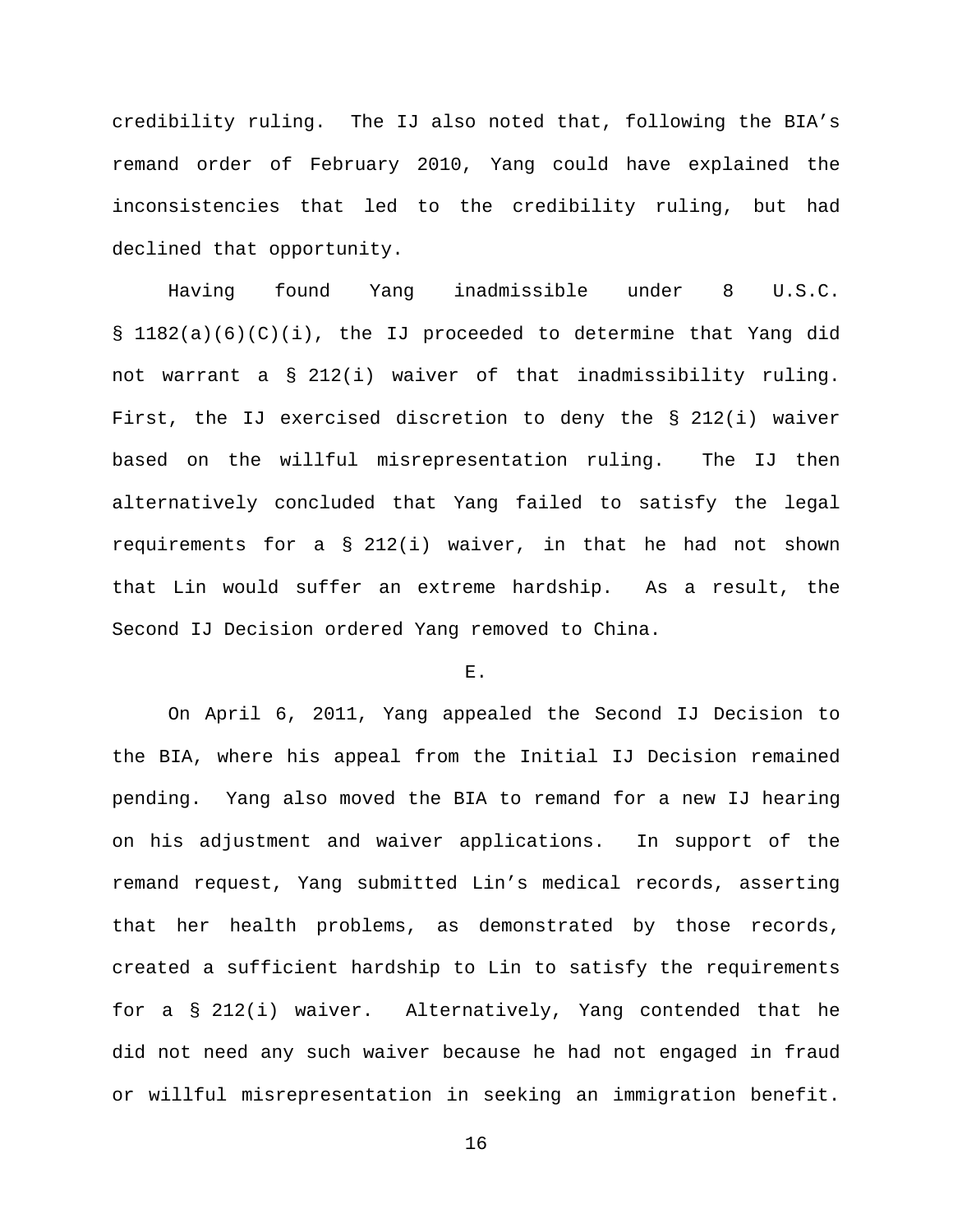Further, Yang submitted his 2011 tax returns as new evidence that showed increased income and thus that he was no longer inadmissible as a public charge. Finally, Yang maintained that he had not abandoned his adjustment application.

The BIA Decision rejected Yang's appeals of the Initial IJ Decision and the Second IJ Decision, and also denied his motion to remand. First, the BIA affirmed the Initial IJ Decision with respect to Yang's asylum application. The BIA explained that the credibility ruling was not clearly erroneous because of Yang's demeanor during the Initial IJ Hearing, as well as "major inconsistencies" in his asylum application and testimony. BIA Decision 2. Agreeing that Yang "failed to meet the burden of proof for asylum," the BIA ruled that Yang could not "satisfy the more stringent clear probability standard required for withholding of removal." Id. at 5. Further, the BIA affirmed the Initial IJ's Decision that Yang had failed to show that he would more likely than not be subject to torture if returned to China.

Turning to the Second IJ Decision, the BIA Decision affirmed the IJ's denial of Yang's adjustment and waiver applications. The BIA agreed that Yang had abandoned the adjustment application by failing to maintain current biometric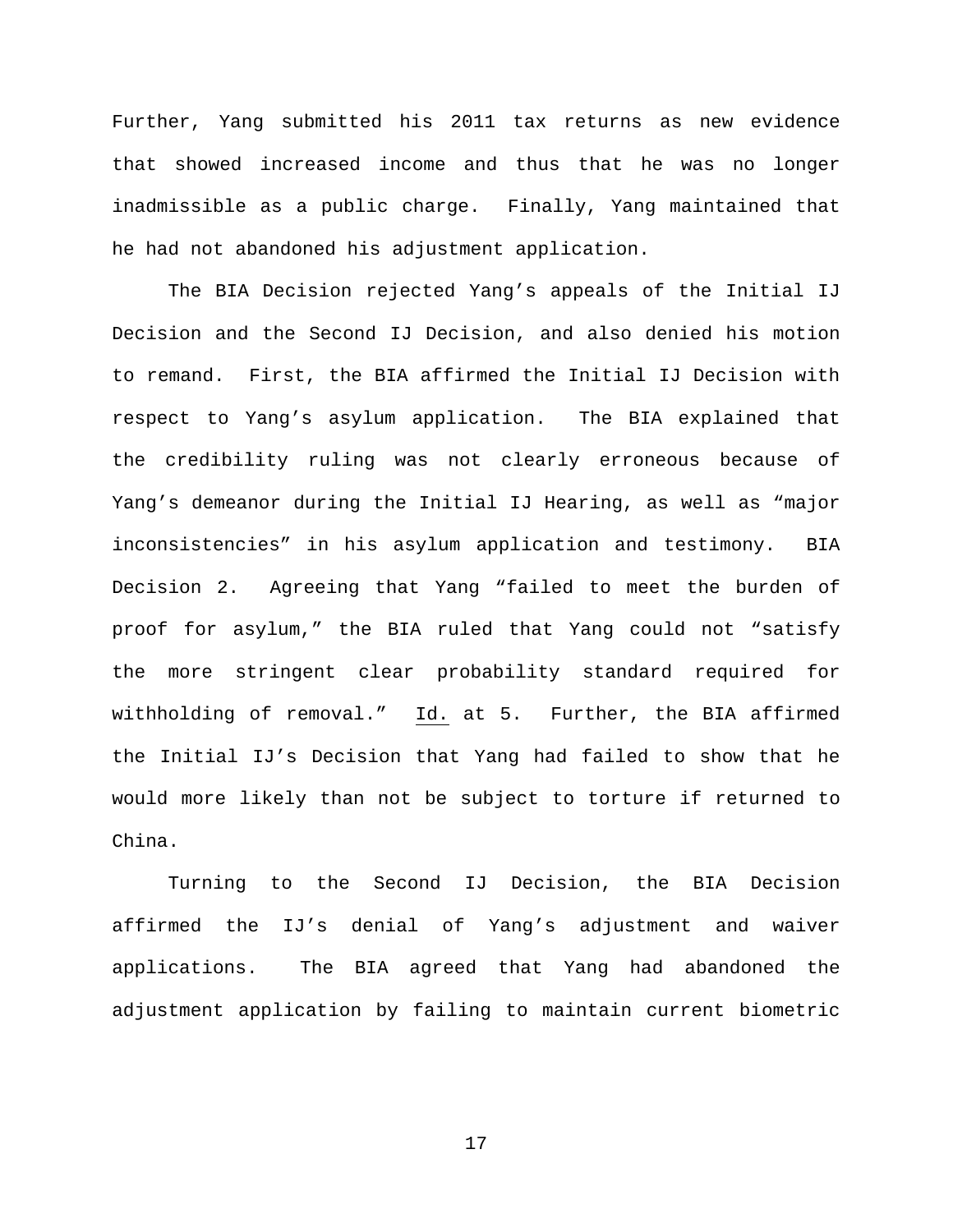data. $^{10}$  $^{10}$  $^{10}$  With respect to the merits of the IJ's willful misrepresentation ruling that made Yang inadmissible under 8 U.S.C. § 1182(a)(6)(C)(i), the BIA emphasized that the IJ had previously "rendered a detailed adverse credibility finding," which the BIA did not deem clearly erroneous. BIA Decision 2. Although the IJ premised the willful misrepresentation ruling on her determination that Yang had engaged in both fraud and willful misrepresentation, the BIA focused only on willful misrepresentation in affirming the  $IJ.$ <sup>[11](#page-17-1)</sup> Finally, the BIA affirmed the Second IJ Decision's conclusion that Yang did not qualify for a § 212(i) waiver of inadmissibility because he had not shown "that his removal would result in extreme hardship to his lawful permanent resident mother." Id. at 3.

The BIA Decision also denied Yang's motion to remand to consider additional evidence on his adjustment and waiver applications. The BIA considered the evidence that Yang submitted as new and previously unavailable, including his 2011

<span id="page-17-0"></span><sup>&</sup>lt;sup>10</sup> The Second IJ Decision concluded that Yang abandoned his adjustment application on two separate grounds: failing to maintain current biometric data and failing to appear for the continuation of the Second IJ Hearing. The BIA Decision did not address the IJ's second basis for the abandonment ruling.

<span id="page-17-1"></span> $11$  As we explain in greater detail  $infra$ , under 8 U.S.C. § 1182(a)(6)(C)(i), fraud requires that an alien intended to deceive, while willful misrepresentation requires only that the alien deliberately and voluntarily misrepresented a material fact.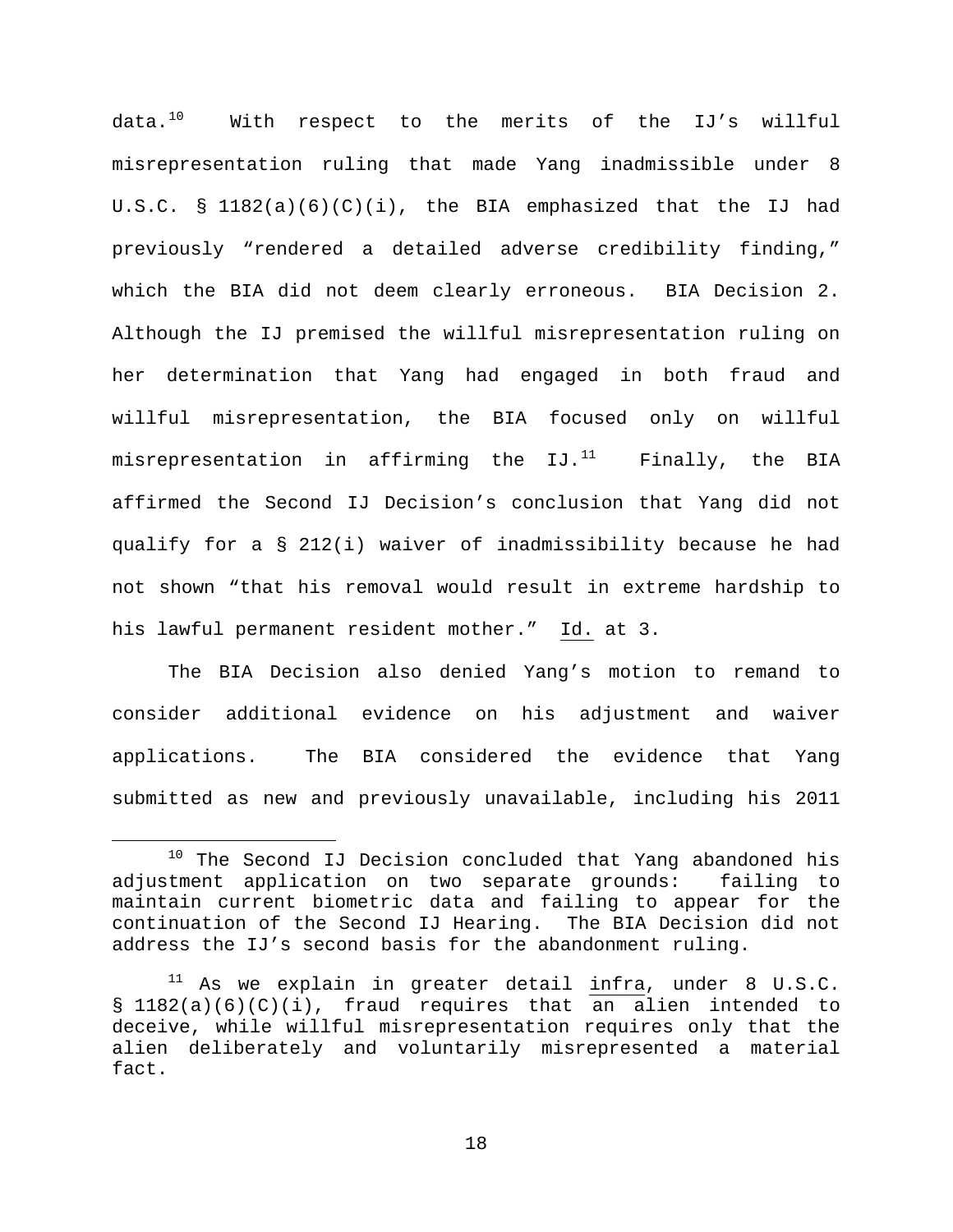tax returns and the medical records of Lin. The BIA deemed the tax returns — but not Lin's medical records — to be new and previously unavailable, and thus proper for consideration. Nevertheless, the BIA concluded that, because Yang was inadmissible due to the willful misrepresentation ruling in addition to insufficient income, the 2011 tax returns did not warrant a remand. Therefore, the BIA denied Yang's remand motion.

Yang has petitioned for our review of the BIA Decision, and we possess jurisdiction pursuant to 8 U.S.C. § 1252.

## III.

Where, as here, the BIA has adopted an IJ decision and issued its own decision, we review both rulings. See Jian Tao Lin v. Holder, 611 F.3d 228, 235 (4th Cir. 2010). The BIA's determination that "an alien is not eligible for admission to the United States is conclusive unless manifestly contrary to law." 8 U.S.C. § 1252(b)(4)(C). We review legal issues de novo. See Djadjou v. Holder, 662 F.3d 265, 273 (4th Cir. 2011). We review an IJ's findings of fact for substantial evidence, accepting such findings as conclusive unless a reasonable adjudicator would have been compelled to reach a different conclusion. See id.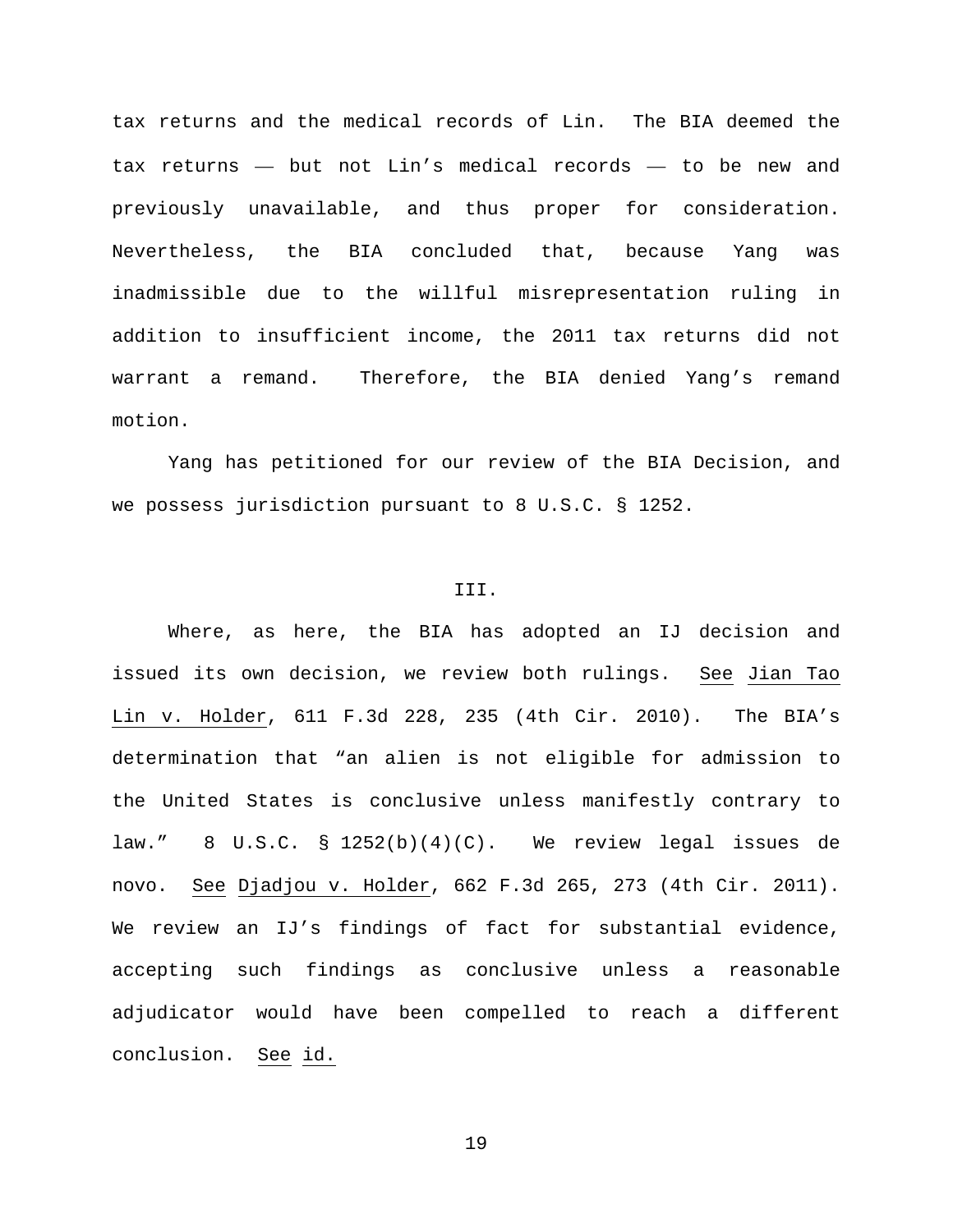In challenging the BIA Decision by his petition for review, Yang focuses on the Second IJ Decision's denial of his adjustment and waiver applications. Specifically, Yang maintains that he should not have been found inadmissible under 8 U.S.C. § 1182(a)(6)(C)(i), because the IJ's willful misrepresentation ruling was legally and factually improper. Yang alternatively contends that Lin's medical records are new evidence that should be considered in support of his waiver application. Finally, Yang argues that, because the INS failed to provide notice of its requirement for updated biometric data, he did not abandon his adjustment application by flouting that requirement. For those reasons, Yang urges that this matter be remanded.

#### A.

We begin with Yang's contention that the BIA Decision erred in affirming the Second IJ Decision's determination that he is inadmissible under § 1182(a)(6)(C)(i) for having made willful misrepresentations to procure an immigration benefit. That willful misrepresentation ruling was predicated on the Initial IJ Decision's credibility ruling. As explained below, the IJ thereby utilized an erroneous legal standard in rendering the willful misrepresentation ruling. Furthermore, applying the proper legal principles, the willful misrepresentation ruling is

IV.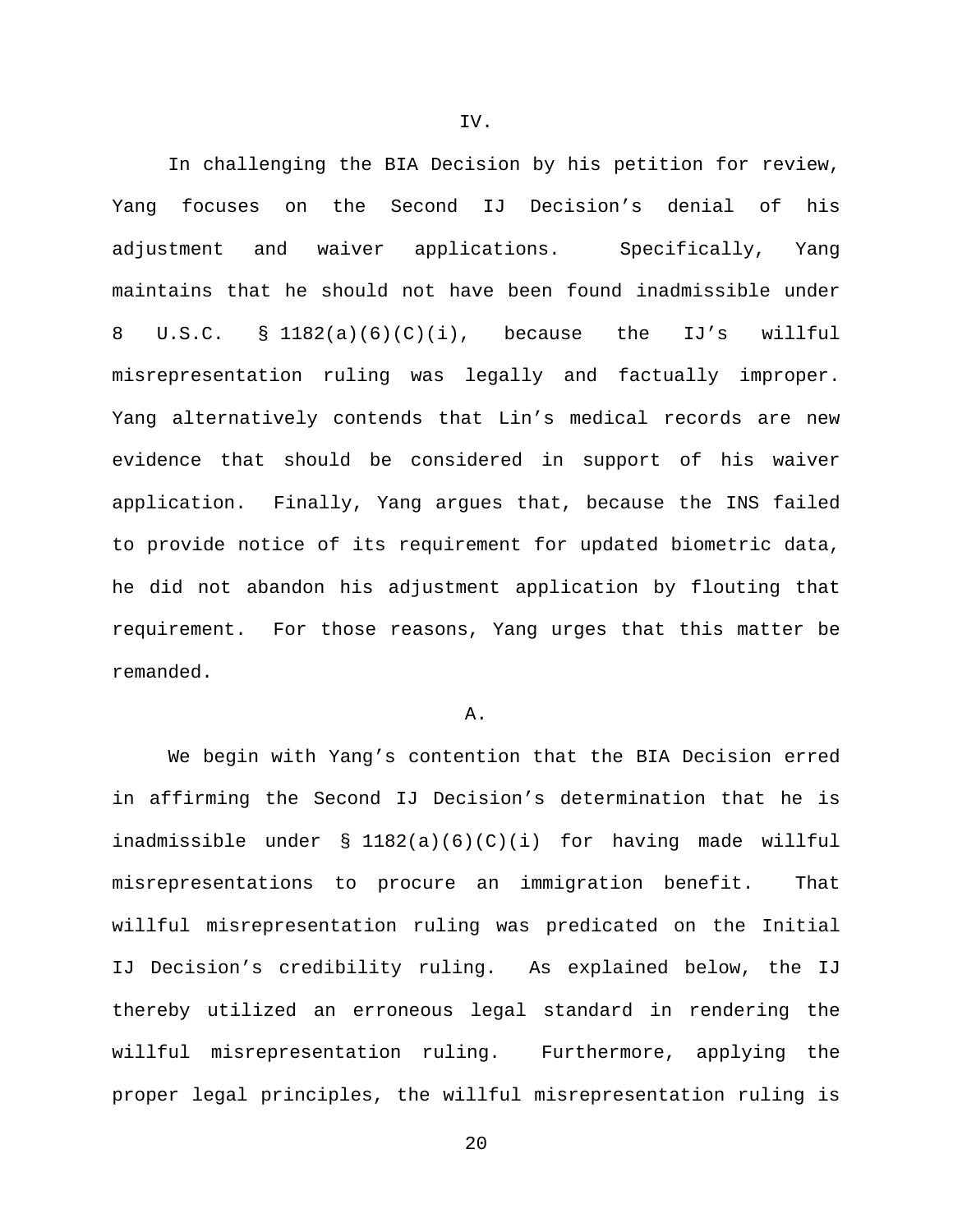not supported by substantial evidence. We now turn to those points in further detail.

#### 1.

An adverse credibility ruling impacts the evidence an alien must produce in order to meet his burden in proving eligibility for asylum. See Djadjou v. Holder, 662 F.3d 265, 273 (4th Cir. 2011). The INA provides that an alien may establish an asylum claim through testimony alone — without corroborating evidence — if the trier of fact finds the alien's testimony to be credible and persuasive. See 8 U.S.C. § 1158(b)(1)(B)(ii). The trier of fact may predicate a credibility determination on factors such as "the demeanor, candor, or responsiveness" of the alien and his witnesses, the consistency between oral testimony and written statements, and the internal consistency of the evidence. Id. § 1158(b)(1)(B)(iii). Under applicable law, "[m]inor omissions, inconsistencies, and contradictions that do not go to the heart of the applicant's claims . . . do not necessarily support an adverse credibility determination." Djadjou, 662 F.3d at 274. As a result, "if discrepancies cannot be viewed as attempts by the applicant to enhance his claims of persecution, they have no bearing on credibility." Ceraj v.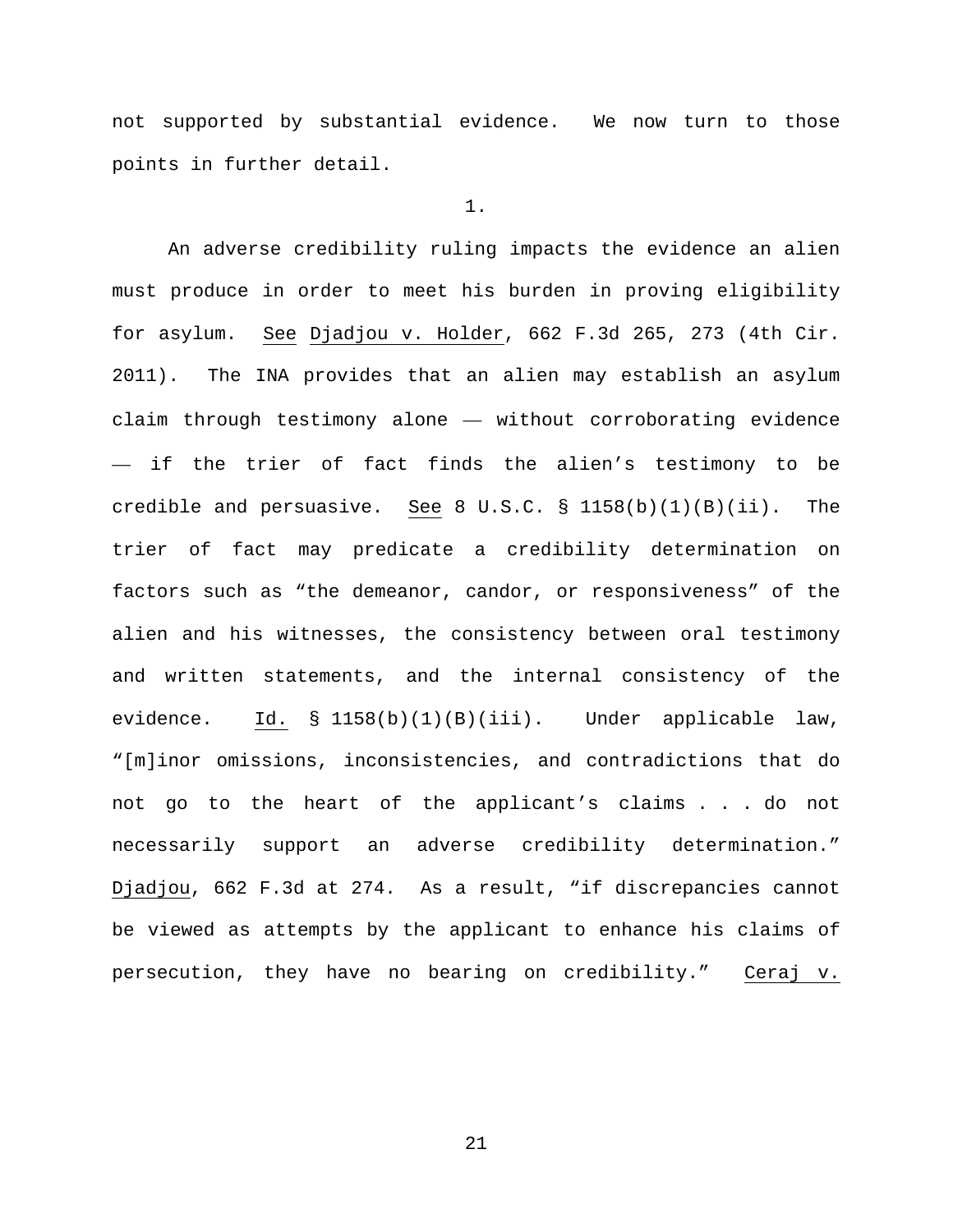Mukasey, 511 F.3d 583, 591 (6th Cir. 2007) (internal quotation marks omitted). $12$ 

Meanwhile, a willful misrepresentation ruling impacts whether an alien is admissible to the United States. The INA provides that an alien is inadmissible — and thus ineligible for adjustment of status — if he "by fraud or willfully misrepresenting a material fact, seeks to procure" an immigration benefit. 8 U.S.C. § 1182(a)(6)(C)(i). The government bears the burden of showing, by clear and convincing evidence, that the alien fraudulently or willfully misrepresented or concealed some material fact, and that such fraud or misrepresentation was used to seek a visa, documentation, or entry into this country. See Ortiz-Bouchet v. U.S. Attorney General, 714 F.3d 1353, 1356 (11th Cir. 2013); Atunnise v. Mukasey, 523 F.3d 830, 835 (7th Cir. 2008); Monter v. Gonzalez, 430 F.3d 546, 553-55 (2d Cir. 2005); Mwongera v. INS, 187 F.3d 323, 330 (3d Cir. 1999); Forbes v. INS, 48 F.3d 439, 441-43 (9th Cir. 1995). Courts interpret fraud and willful

<span id="page-21-0"></span> $12$  The legal standard applicable in these proceedings was modified by the REAL ID Act of 2005, which now authorizes an IJ to base credibility determinations on any inconsistency "without regard to whether [it] goes to the heart of the applicant's claim."  $8 \text{ U.S.C. } \text{S}$  1158(b)(1)(B)(iii). The REAL ID Act does not apply here, however, because Yang's asylum application was filed prior to the effective date thereof. See Marynenka v. Holder, 592 F.3d 594, 600 n.\* (4th Cir. 2010).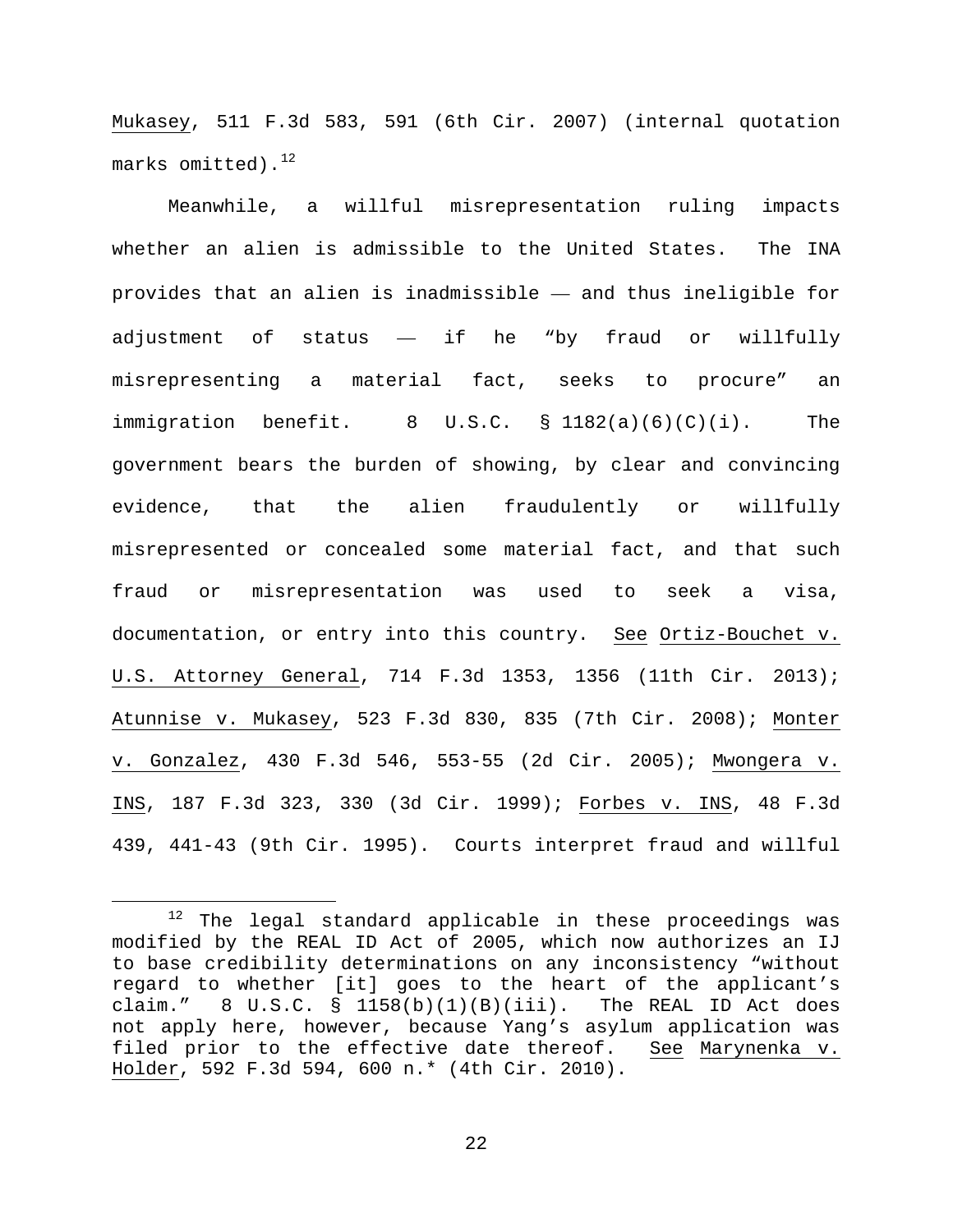misrepresentation as constituting two separate bases for inadmissibility. Fraud requires that the alien intended to deceive, while willful misrepresentation requires no such intent. See Parlak v. Holder, 578 F.3d 457, 463 (6th Cir. 2009). Rather, a misrepresentation is willful if it was deliberate and voluntary. See In re D-R-, 25 I. & N. Dec. 445, 451 n.3 (B.I.A. 2011). Knowledge of the falsity of the representation generally satisfies that standard. See Mwongera, 187 F.3d at 330.

Adverse credibility and willful misrepresentation also are distinct legal concepts, requiring separate analyses. See Singh v. Gonzales, 413 F.3d 156, 161 (1st Cir. 2005) ("[A] negative credibility finding alone is not the equivalent of a finding of willful misrepresentation and the one does not necessarily lead to the other."). An adverse credibility determination can properly be rendered without any deliberate and voluntary misrepresentation, but a determination that an alien made a willful misrepresentation requires that those specific elements be shown. Thus, the courts of appeals have consistently recognized that "inconsistencies between a petitioner's asylum application and hearing testimony, as well as internal inconsistencies between a petitioner's asylum application and hearing testimony, may not equate to willful misrepresentations." Falaja v. Gonzales, 418 F.3d 889, 898 (8th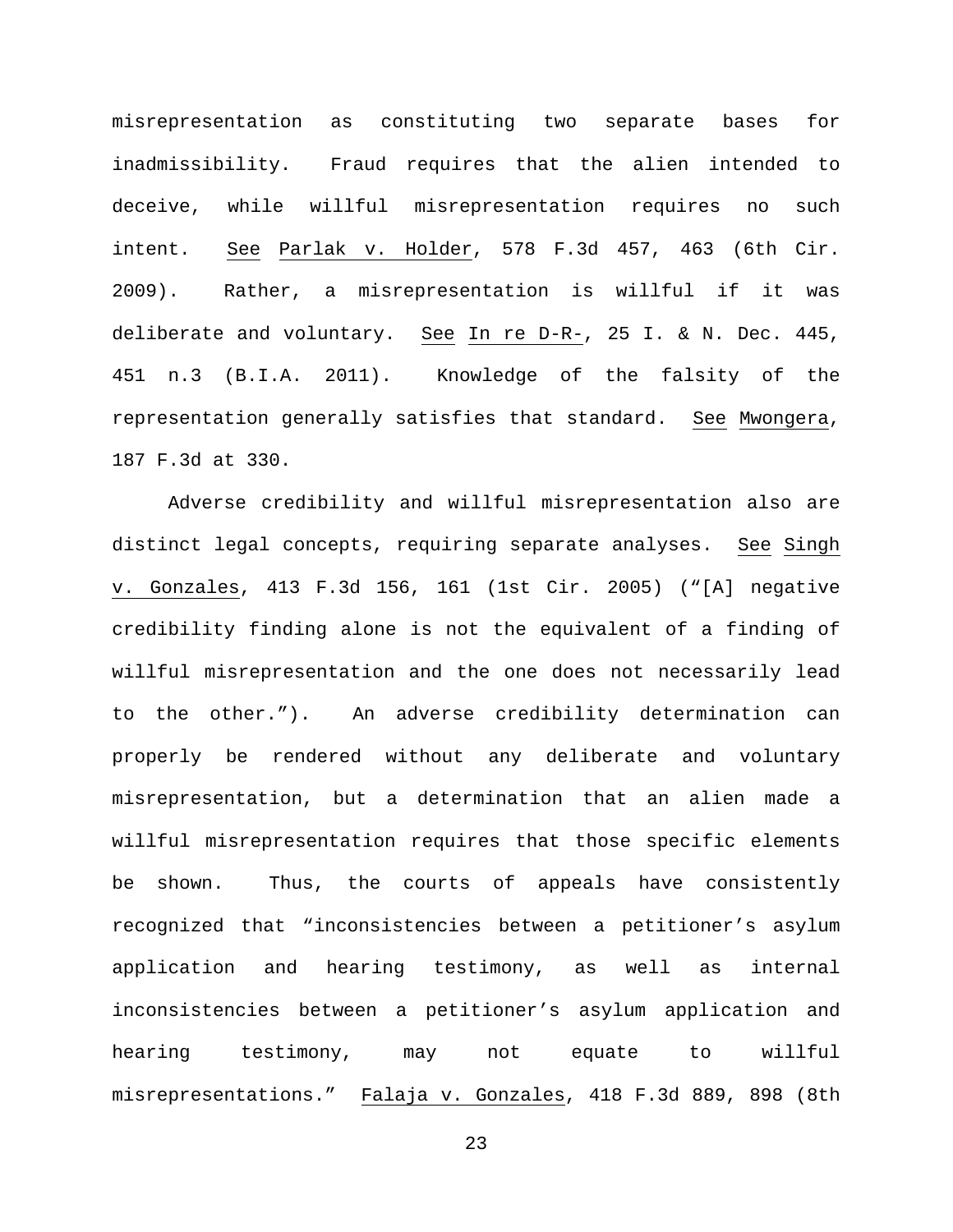Cir. 2005); see also Oforji v. Ashcroft, 354 F.3d 609, 612 (7th Cir. 2003).

Here, however, the Second IJ Decision based the willful misrepresentation ruling solely on the credibility ruling, applying an erroneous legal standard. The IJ failed to articulate any of the requirements that must be shown by clear and convincing evidence in order to apply 8 U.S.C. § 1182(a)(6)(C)(i), including the intent to deceive required for fraud, or the deliberateness and voluntariness necessary for willful misrepresentation. Rather, after recounting the inconsistencies on which the credibility ruling was based, the IJ simply stated:

[T]he Court perceives that these unexplained material inconsistencies are a reflection of [Yang's] efforts at fraud, and that they are reflections of willful misrepresentations of fact that were offered up in an effort to gain the benefits of asylum and withholding.

Second IJ Decision 4-5. In sum, the IJ conflated adverse credibility with fraud and willful misrepresentation, thereby committing legal error.

The BIA Decision did acknowledge relevant law, recognizing — without discussing fraud — that a willful misrepresentation can be shown "by a finding that the misrepresentation was deliberate and voluntary." BIA Decision 3 (internal quotation marks omitted). But while the BIA recounted the correct legal standard for willful misrepresentation, it did not actually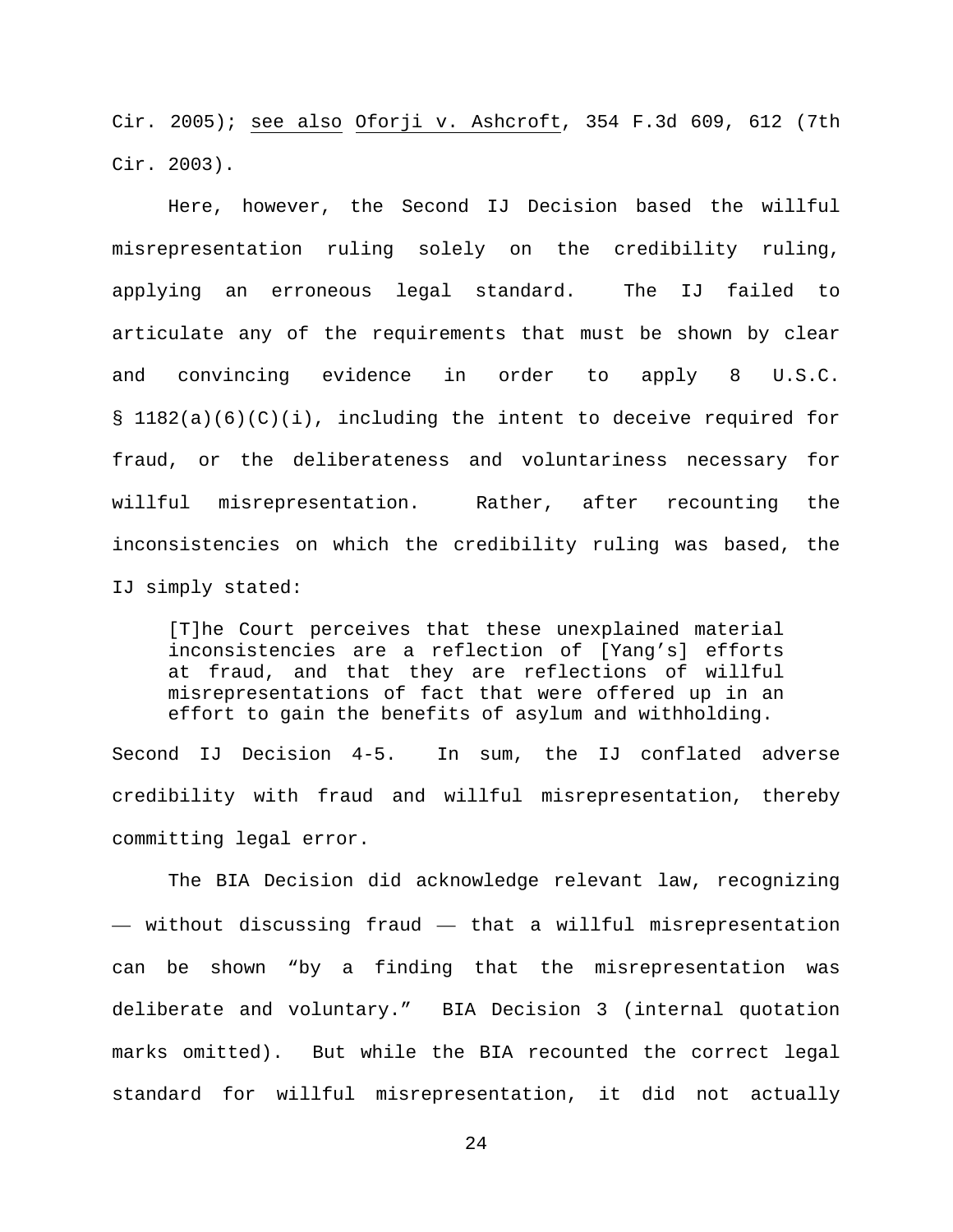apply that standard in affirming the IJ's willful misrepresentation ruling. The BIA reasoned that the IJ determined that Yang's "unexplained inconsistencies constituted willful misrepresentations to gain the immigration benefits of asylum and withholding or removal, and we discern no clear error in this finding." Id. Given that the IJ's willful misrepresentation ruling was rendered by erroneously equating adverse credibility with willful misrepresentation, the BIA repeated the IJ's legal error in affirming the Second IJ Decision.

## 2.

The BIA Decision further erred in affirming the Second IJ Decision because, under the proper legal standard, the record lacks substantial evidence to support the willful misrepresentation ruling. In making that ruling, the IJ simply relied on her earlier credibility ruling, pronouncing that the inconsistencies in Yang's asylum application and evidence, coupled with his demeanor, were "a reflection of efforts at fraud and . . . reflections of willful misrepresentations of fact." Second IJ Decision 4-5. The IJ failed to specify what evidence established the "fraudulent" or "willful" nature of Yang's inconsistencies.

To be sure, a comparison of Yang's asylum application and his Initial IJ Hearing testimony shows contradictory statements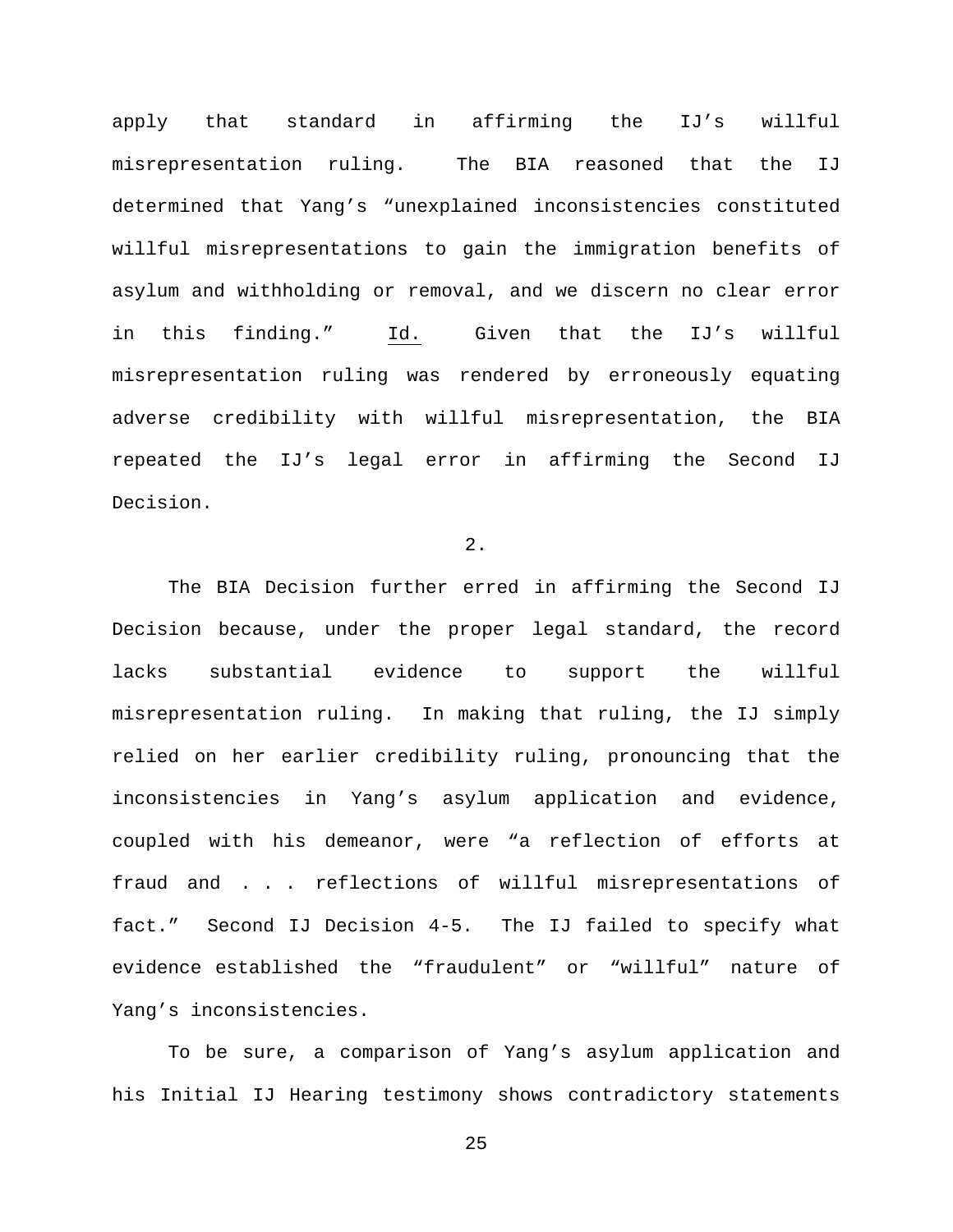about whether Yang actually went to Tiananmen Square and whether he was relying on Falun Gong in seeking relief from removal. The record does not reveal evidence, however, that Yang made knowing and deliberate misrepresentations to gain an immigration benefit. Yang's testimony was not only internally consistent, but to the extent it contradicted his asylum application, the testimony weakened his position. That is, Yang testified that he did not travel to Tiananmen Square and that he was not basing his application on Falun Gong. While that testimony contradicted statements made in the asylum application, the testimony would seem to completely undermine the notion that Yang attempted to use misrepresentations to procure an immigration benefit. Moreover, Yang explained that he had difficulty completing and reviewing the application forms because of the language barrier. Accordingly, the record does not contain clear and convincing evidence that Yang attempted to procure an immigration benefit by deliberately and voluntarily making false statements regarding Tiananmen Square and Falun Gong.

As for the two other inconsistencies upon which the willful misrepresentation ruling relied — the current residence of Lin and the whereabouts of Zheng — those also fail to support the ruling. Even assuming that Yang deliberately and voluntarily made misrepresentations about those points, it is not clear that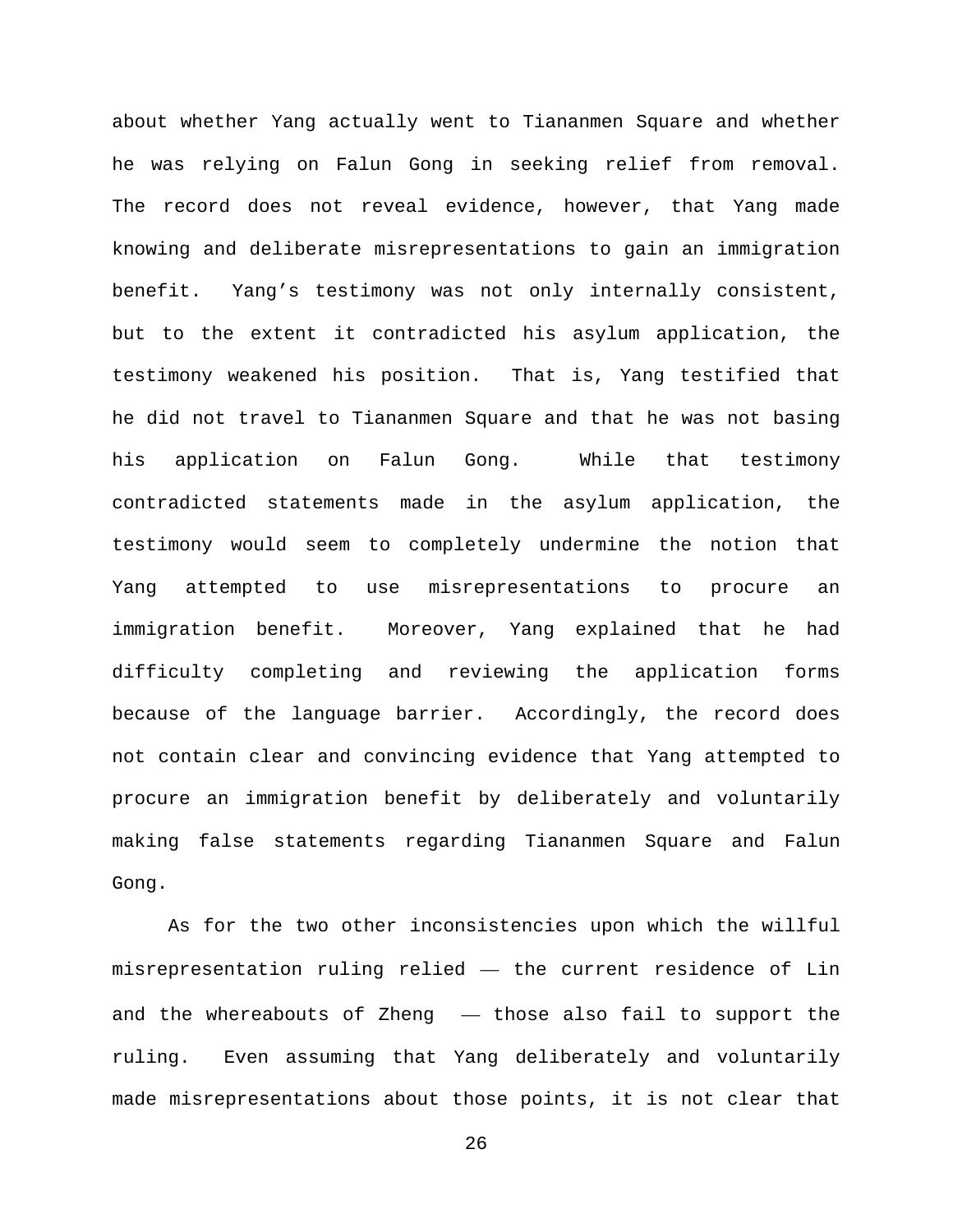either misrepresentation was material to the claims raised in the asylum application. The IJ made the conclusory remark that those inconsistencies were "material" and "were offered up in an effort to gain the benefit of asylum and withholding." Second IJ Decision 4-5. To be material, however, a misrepresentation must be of the sort that would affect the ultimate immigration decision. See Bazzi v. Holder, 746 F.3d 640, 645-46 (6th Cir. 2013). Although the residence of Lin and whereabouts of Zheng may have been relevant to the question of whether Yang's children would accompany him to China, that was not a question on which Yang's asylum and withholding claims pivoted. To prevail on those claims, Yang needed to show that the children's presence in China would subject him to enforcement of the onechild policy. Indeed, the Initial IJ Decision recognized as much, denying the asylum claim because "the evidence in the record does not demonstrate that the Chinese government would require forced sterilization of [Yang] as a penalty for returning with two children born in the United States." Initial IJ Decision 19 (relying on BIA's precedent of In re J-W-S-, 24 I. & N. Dec. 185 (B.I.A. 2007), as being "on all four squares"). Accordingly, there is not clear and convincing evidence that the inconsistencies about Lin's residence and Zheng's whereabouts were material to Yang's asylum application, as would be necessary to justify the willful misrepresentation ruling.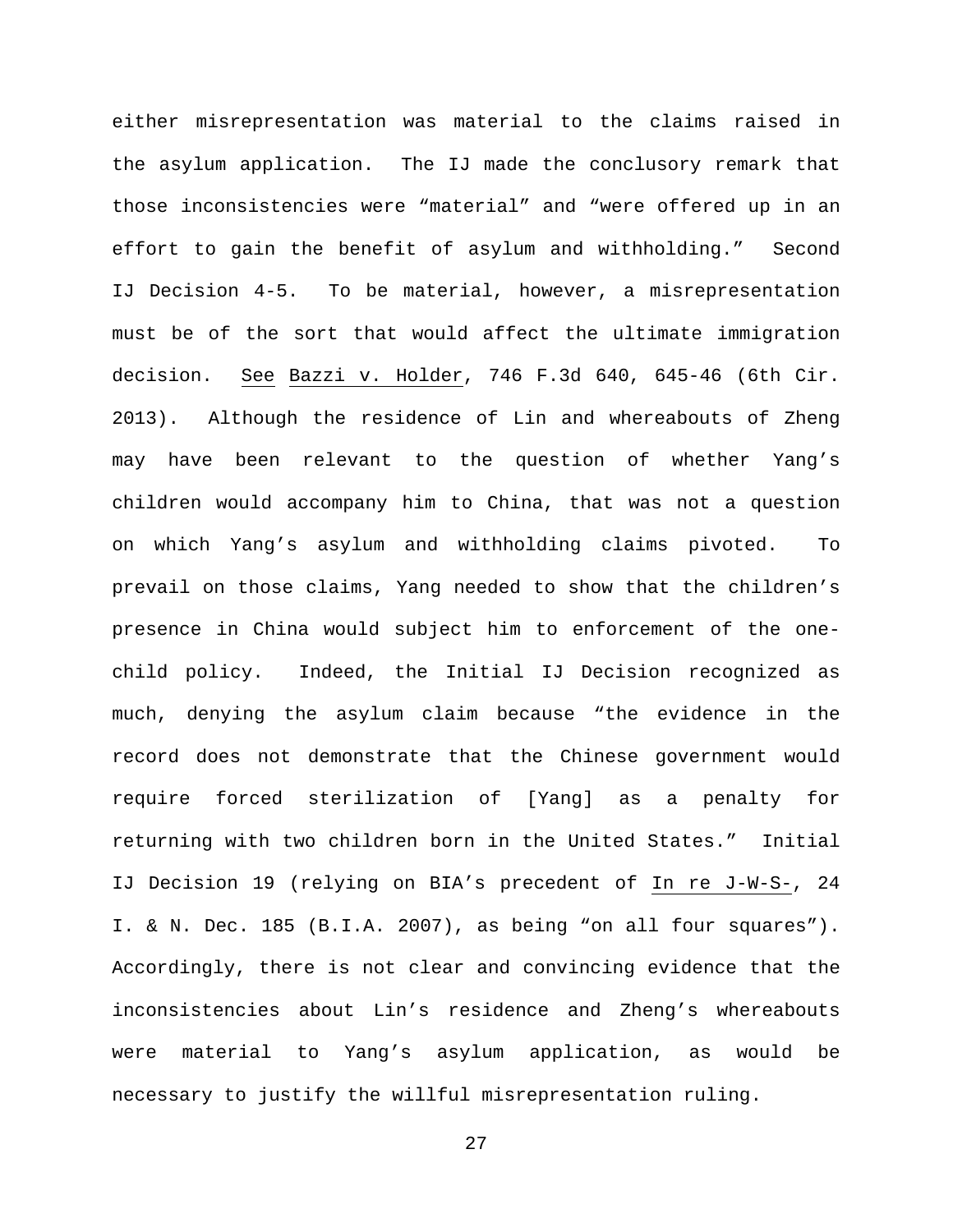The lack of substantial evidence supporting the willful misrepresentation ruling in this matter is highlighted by reference to other proceedings where substantial evidence was present that the petitioners deliberately and voluntarily made false representations material to their claims. For example, the Sixth Circuit affirmed a determination of willful misrepresentation where the alien: failed to disclose a prior arrest and conviction in Turkey; provided a falsely translated newspaper article that omitted information that the alien had been tried for killing two soldiers; and reported that he had been sentenced to death, while failing to reveal that the sentence had been reduced and his conviction was being appealed. See Parlak, 578 F.3d at 465. The Second Circuit concluded that an alien who used a false surname and offered false information so as to misrepresent her eligibility for a non-immigrant visa had made willful misrepresentations. See Emokah v. Mukasey, 523 F.3d 110, 117-18 (2d Cir. 2008). And the First Circuit ruled that an alien made willful misrepresentations when he represented that he had never been married and had no children, both of which were patently false statements. See Toribio-Chavez v. Holder, 611 F.3d 57, 63 (1st Cir. 2010). The evidence in our record offers considerably less support that Yang made deliberate and voluntary misrepresentations to procure an immigration benefit.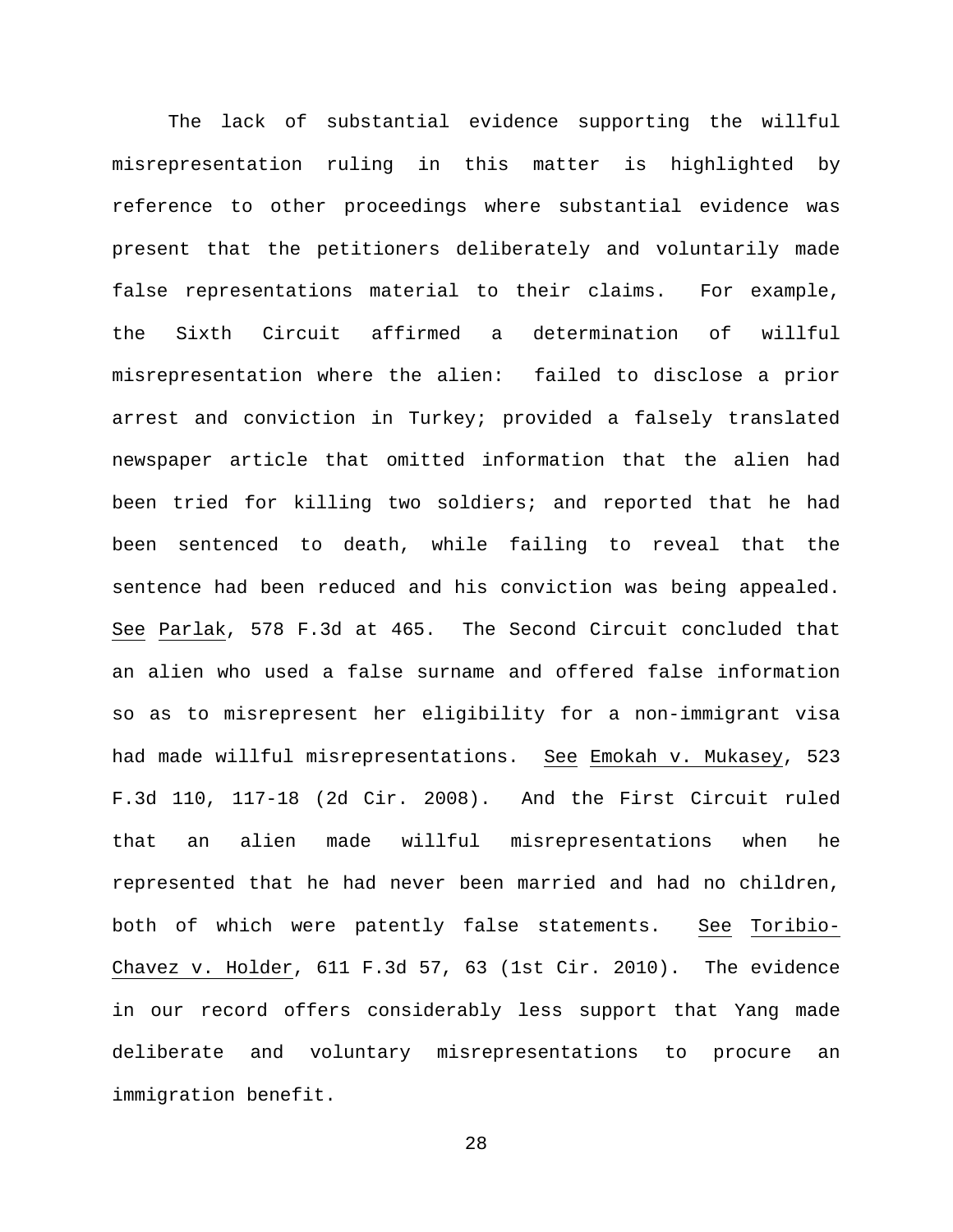We emphasize that a willful misrepresentation must be shown by clear and convincing evidence in order to render an alien inadmissible under 8 U.S.C.  $\S$  1182(a)(6)(C)(i). The record here lacks substantial evidence that would support such a determination. Accordingly, the Second IJ Decision erred in determining that Yang is inadmissible under  $\S$  1182(a)(6)(C)(i), and the BIA erred in affirming in that respect.

3.

Given that Yang is not inadmissible under 8 U.S.C.  $\S$  1182(a)(6)(C)(i), he has no need for a  $\S$  212(i) waiver. Yang's contention that the BIA should have remanded for consideration of new evidence in support of his waiver application is therefore moot.

# B.

Finally, we cannot agree with the IJ's conclusion, which the BIA affirmed, that Yang abandoned his adjustment application by failing to submit updated biometric data, as required by 8 C.F.R. § 1003.47. Indeed, the Attorney General conceded at oral argument in this appeal that the record contained no evidence that the INS complied with its legal obligation to "notify the respondent of the need to provide biometrics and other biographical information and [to] provide a biometrics notice and instructions to the respondent for such procedures." See 8